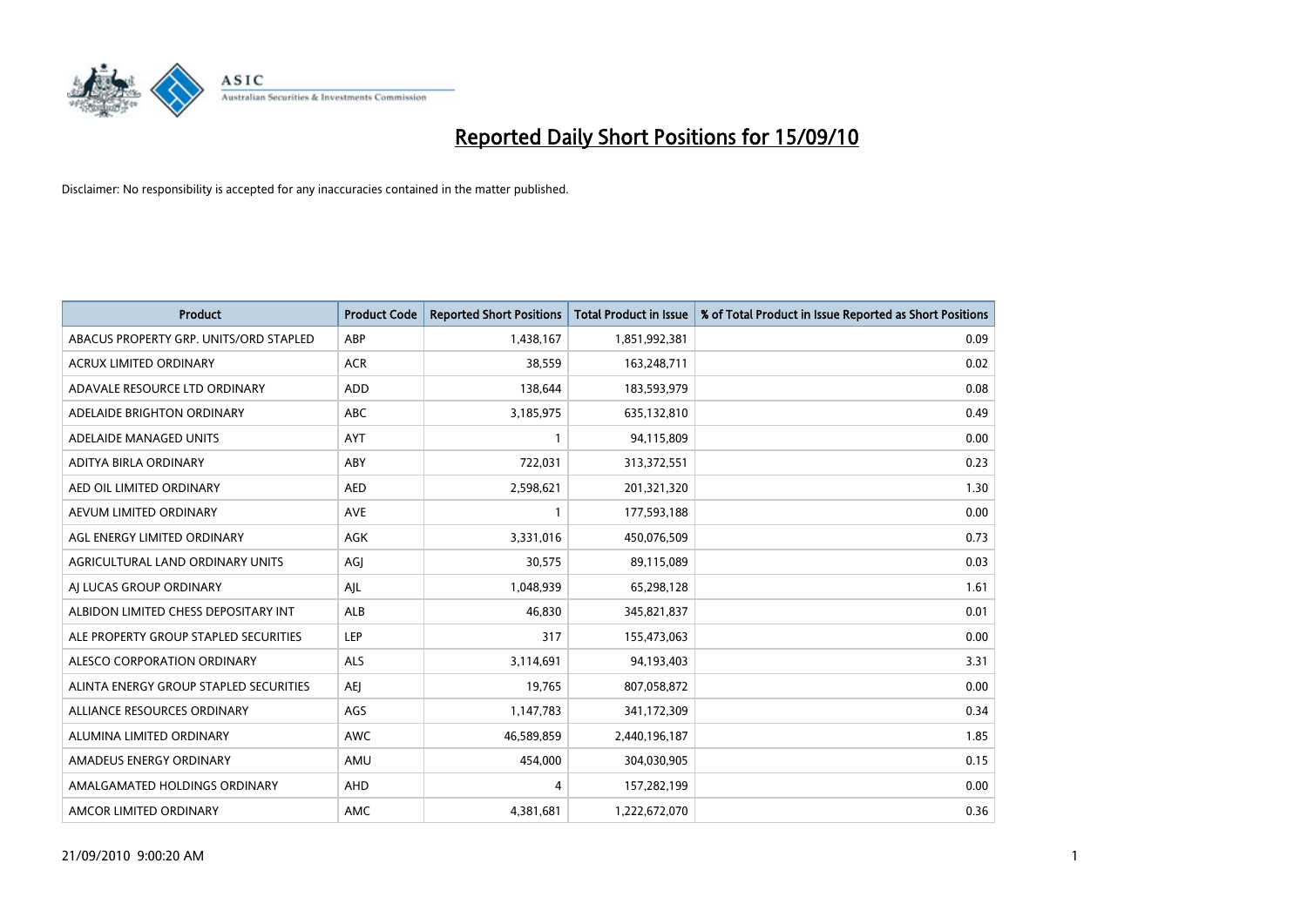

| <b>Product</b>                          | <b>Product Code</b> | <b>Reported Short Positions</b> | Total Product in Issue | % of Total Product in Issue Reported as Short Positions |
|-----------------------------------------|---------------------|---------------------------------|------------------------|---------------------------------------------------------|
| AMP LIMITED ORDINARY                    | AMP                 | 13,336,171                      | 2,071,925,423          | 0.62                                                    |
| AMPELLA MINING ORDINARY                 | AMX                 | 13,973                          | 178,225,108            | 0.01                                                    |
| ANDEAN RESOURCES LTD ORDINARY           | <b>AND</b>          | 91,205                          | 542,257,867            | 0.00                                                    |
| ANSELL LIMITED ORDINARY                 | <b>ANN</b>          | 1,221,776                       | 132,871,402            | 0.92                                                    |
| ANTARES ENERGY LTD ORDINARY             | <b>AZZ</b>          | 271,437                         | 299,333,110            | 0.09                                                    |
| ANZ BANKING GRP LTD ORDINARY            | ANZ                 | 7,914,553                       | 2,559,418,024          | 0.32                                                    |
| APA GROUP STAPLED SECURITIES            | <b>APA</b>          | 6,581,438                       | 542,318,629            | 1.22                                                    |
| APEX MINERALS NL ORDINARY               | <b>AXM</b>          | 885,146                         | 3,567,819,909          | 0.02                                                    |
| APN EUROPEAN RETAIL UNITS STAPLED SEC.  | <b>AEZ</b>          | 11,832                          | 544,910,660            | 0.00                                                    |
| APN NEWS & MEDIA ORDINARY               | <b>APN</b>          | 9,724,388                       | 598,823,853            | 1.62                                                    |
| APOLLO GAS LIMITED ORDINARY             | <b>AZO</b>          | 71,180                          | 90,400,136             | 0.08                                                    |
| AQUARIUS PLATINUM. ORDINARY             | <b>AOP</b>          | 5,735,998                       | 463,231,008            | 1.24                                                    |
| AQUILA RESOURCES ORDINARY               | <b>AQA</b>          | 1,475,064                       | 322,853,936            | 0.44                                                    |
| ARAFURA RESOURCE LTD ORDINARY           | <b>ARU</b>          | 115,532                         | 290,640,342            | 0.04                                                    |
| ARB CORPORATION ORDINARY                | <b>ARP</b>          | 720                             | 72,481,302             | 0.00                                                    |
| ARDENT LEISURE GROUP STAPLED SECURITIES | AAD                 | 82,714                          | 312,836,274            | 0.02                                                    |
| ARISTOCRAT LEISURE ORDINARY             | <b>ALL</b>          | 25,750,679                      | 533,379,348            | 4.80                                                    |
| ASCIANO GROUP STAPLED SECURITIES        | <b>AIO</b>          | 29,325,499                      | 2,926,103,883          | 0.98                                                    |
| ASG GROUP LIMITED ORDINARY              | <b>ASZ</b>          | 37,398                          | 151,836,046            | 0.02                                                    |
| ASPEN GROUP ORD/UNITS STAPLED           | <b>APZ</b>          | 362,246                         | 583,934,711            | 0.06                                                    |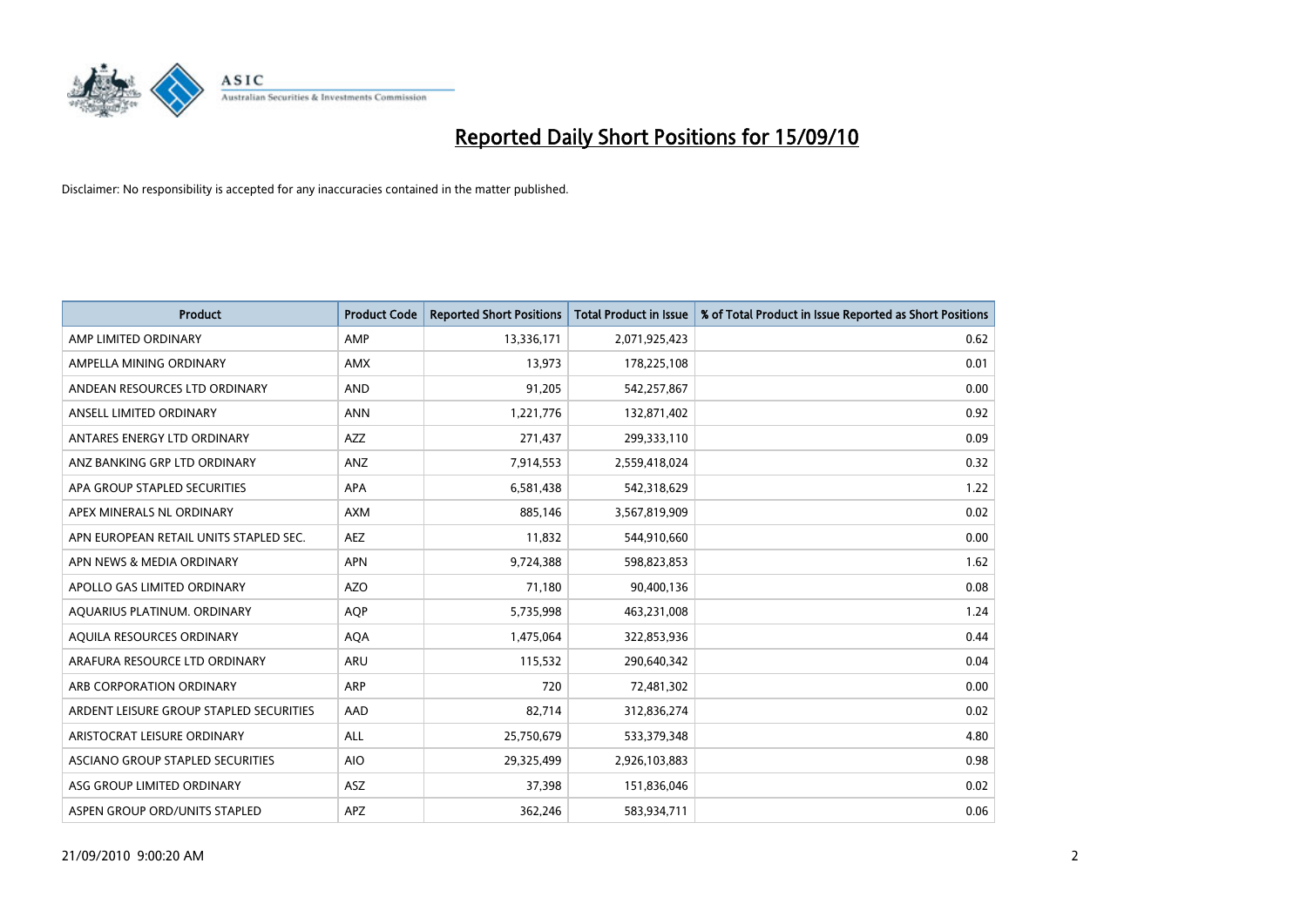

| <b>Product</b>                          | <b>Product Code</b> | <b>Reported Short Positions</b> | Total Product in Issue | % of Total Product in Issue Reported as Short Positions |
|-----------------------------------------|---------------------|---------------------------------|------------------------|---------------------------------------------------------|
| ASTRO JAP PROP GROUP STAPLED SECURITIES | AJA                 | 25,350                          | 508,212,161            | 0.00                                                    |
| ASX LIMITED ORDINARY                    | <b>ASX</b>          | 4,189,916                       | 173,576,316            | 2.41                                                    |
| ATLAS IRON LIMITED ORDINARY             | AGO                 | 3,388,968                       | 540,009,119            | 0.61                                                    |
| AUCKLAND INTERNATION ORDINARY           | AIA                 | 54                              | 1,310,392,831          | 0.00                                                    |
| <b>AURORA OIL &amp; GAS ORDINARY</b>    | <b>AUT</b>          | 121,976                         | 276,690,342            | 0.04                                                    |
| AUSDRILL LIMITED ORDINARY               | <b>ASL</b>          | 57,078                          | 254,290,140            | 0.02                                                    |
| AUSENCO LIMITED ORDINARY                | AAX                 | 3,228,650                       | 122,427,576            | 2.64                                                    |
| AUSTAL LIMITED ORDINARY                 | ASB                 | 238,914                         | 188,069,638            | 0.12                                                    |
| <b>AUSTAR UNITED ORDINARY</b>           | <b>AUN</b>          | 12,690,680                      | 1,260,071,912          | 1.01                                                    |
| AUSTBROKERS HOLDINGS ORDINARY           | <b>AUB</b>          | $\overline{2}$                  | 52,736,987             | 0.00                                                    |
| AUSTEREO GROUP LTD. ORDINARY            | <b>AEO</b>          | 94,116                          | 344,798,708            | 0.03                                                    |
| AUSTIN ENGINEERING ORDINARY             | ANG                 | 140                             | 71,314,403             | 0.00                                                    |
| AUSTRALAND PROPERTY STAPLED SECURITY    | <b>ALZ</b>          | 275,288                         | 576,837,197            | 0.04                                                    |
| AUSTRALIAN AGRICULT, ORDINARY           | AAC                 | 4,624,912                       | 264,264,459            | 1.75                                                    |
| <b>AUSTRALIAN EDUCATION UNITS</b>       | <b>AEU</b>          | 625,000                         | 134,973,383            | 0.46                                                    |
| AUSTRALIAN INFRASTR. UNITS/ORDINARY     | <b>AIX</b>          | 308,442                         | 620,733,944            | 0.05                                                    |
| AUSTRALIAN MINES LTD ORDINARY           | <b>AUZ</b>          | 1,400,000                       | 6,981,662,168          | 0.02                                                    |
| AUSTRALIAN PHARM. ORDINARY              | API                 | 802,053                         | 488,115,883            | 0.16                                                    |
| AVEXA LIMITED ORDINARY                  | <b>AVX</b>          | 243,657                         | 847,688,779            | 0.03                                                    |
| AVOCA RESOURCES ORDINARY                | <b>AVO</b>          | 12,812,672                      | 290,892,011            | 4.39                                                    |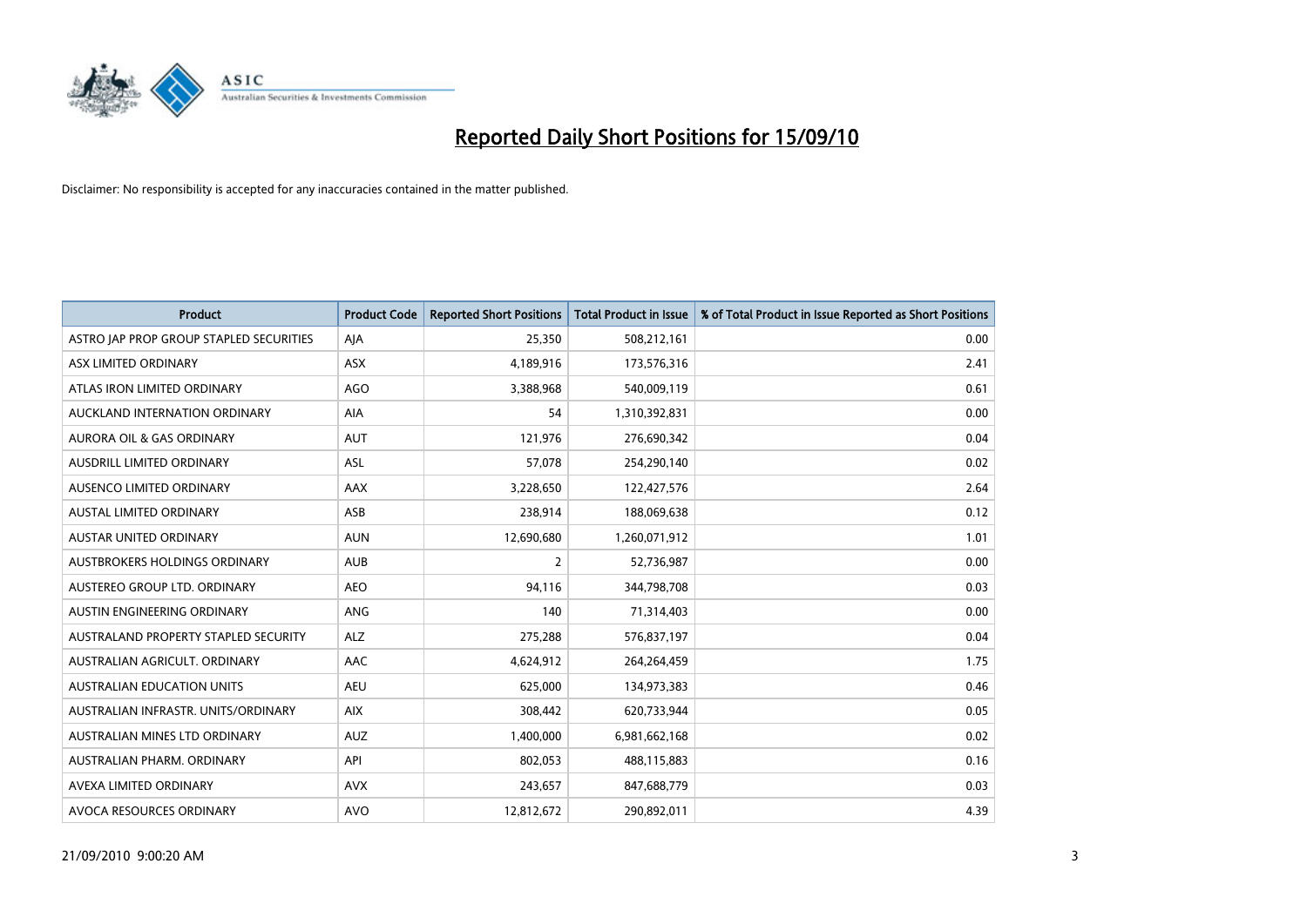

| <b>Product</b>                        | <b>Product Code</b> | <b>Reported Short Positions</b> | <b>Total Product in Issue</b> | % of Total Product in Issue Reported as Short Positions |
|---------------------------------------|---------------------|---------------------------------|-------------------------------|---------------------------------------------------------|
| AWB LIMITED ORDINARY                  | <b>AWB</b>          | 1,279,473                       | 817,304,356                   | 0.15                                                    |
| AWE LIMITED ORDINARY                  | <b>AWE</b>          | 1,095,366                       | 521,871,941                   | 0.21                                                    |
| AXA ASIA PACIFIC ORDINARY             | <b>AXA</b>          | 19,303,214                      | 2,067,095,545                 | 0.92                                                    |
| BANK OF QUEENSLAND. ORDINARY          | <b>BOO</b>          | 550,786                         | 215,681,127                   | 0.25                                                    |
| <b>BANNERMAN RESOURCES ORDINARY</b>   | <b>BMN</b>          | 764,025                         | 201,710,934                   | 0.38                                                    |
| <b>BASS STRAIT OIL CO ORDINARY</b>    | <b>BAS</b>          | 1,482                           | 291,030,250                   | 0.00                                                    |
| <b>BATAVIA MINING ORDINARY</b>        | <b>BTV</b>          | 2.500                           | 153,035,740                   | 0.00                                                    |
| <b>BAUXITE RESOURCE LTD ORDINARY</b>  | <b>BAU</b>          | 44,797                          | 234,379,896                   | 0.02                                                    |
| BEACH ENERGY LIMITED ORDINARY         | <b>BPT</b>          | 2,537,091                       | 1,092,548,972                 | 0.23                                                    |
| BENDIGO AND ADELAIDE ORDINARY         | <b>BEN</b>          | 4,059,688                       | 354,523,668                   | 1.13                                                    |
| BENDIGO AND ADELAIDE RESET PREFERENCE | <b>BENPB</b>        | 104,131                         | 900,000                       | 11.57                                                   |
| <b>BENDIGO MINING LTD ORDINARY</b>    | <b>BDG</b>          | 16,244,104                      | 509,712,735                   | 3.20                                                    |
| BERKELEY RESOURCES ORDINARY           | <b>BKY</b>          | 18,062                          | 137,590,319                   | 0.01                                                    |
| <b>BHP BILLITON LIMITED ORDINARY</b>  | <b>BHP</b>          | 41,393,670                      | 3,356,081,497                 | 1.21                                                    |
| <b>BILLABONG ORDINARY</b>             | <b>BBG</b>          | 5,117,912                       | 253,122,552                   | 2.05                                                    |
| <b>BIOTA HOLDINGS ORDINARY</b>        | <b>BTA</b>          | 3,532,471                       | 179,878,356                   | 1.95                                                    |
| <b>BISALLOY STEEL ORDINARY</b>        | <b>BIS</b>          | 84.480                          | 216,455,965                   | 0.04                                                    |
| BKI INVESTMENT LTD ORDINARY           | BKI                 | 508                             | 420,919,092                   | 0.00                                                    |
| <b>BLACKTHORN RESOURCES ORDINARY</b>  | <b>BTR</b>          | 35,848                          | 106,885,300                   | 0.03                                                    |
| <b>BLUESCOPE STEEL LTD ORDINARY</b>   | <b>BSL</b>          | 18,602,121                      | 1,823,322,017                 | 1.02                                                    |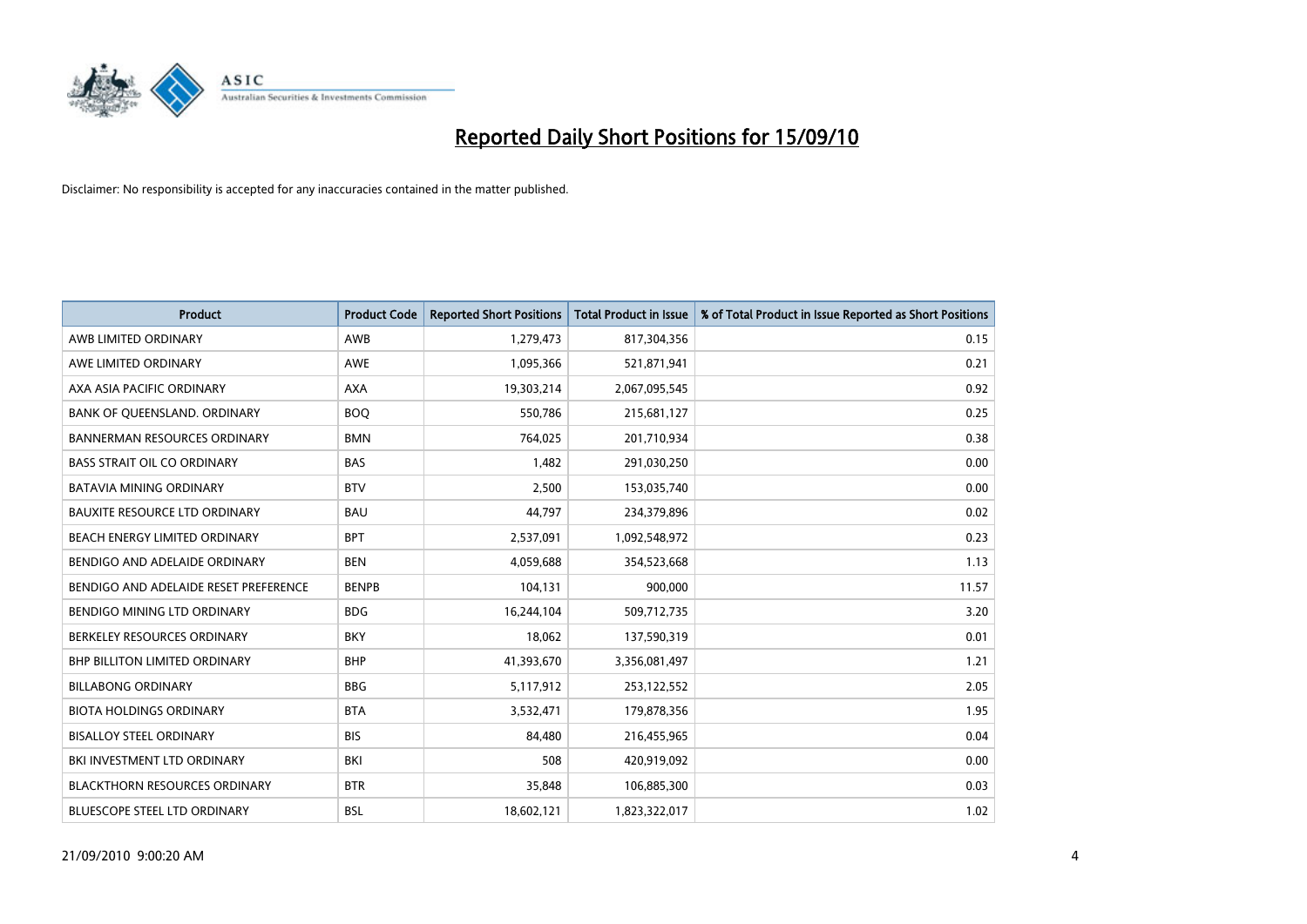

| <b>Product</b>                           | <b>Product Code</b> | <b>Reported Short Positions</b> | Total Product in Issue | % of Total Product in Issue Reported as Short Positions |
|------------------------------------------|---------------------|---------------------------------|------------------------|---------------------------------------------------------|
| <b>BOART LONGYEAR ORDINARY</b>           | <b>BLY</b>          | 3,434,606                       | 461,163,412            | 0.74                                                    |
| <b>BOOM LOGISTICS ORDINARY</b>           | <b>BOL</b>          | 377.999                         | 460,795,156            | 0.08                                                    |
| BORAL LIMITED, ORDINARY                  | <b>BLD</b>          | 22,190,621                      | 718,853,617            | 3.06                                                    |
| BOTSWANA METALS LTD ORDINARY             | <b>BML</b>          | 7,000                           | 106,087,760            | 0.01                                                    |
| <b>BOW ENERGY LIMITED ORDINARY</b>       | <b>BOW</b>          | 2,523,613                       | 280,607,187            | 0.90                                                    |
| <b>BRADKEN LIMITED ORDINARY</b>          | <b>BKN</b>          | 585,662                         | 138,759,614            | 0.42                                                    |
| <b>BRAMBLES LIMITED ORDINARY</b>         | <b>BXB</b>          | 13,545,777                      | 1,422,577,065          | 0.93                                                    |
| <b>BREVILLE GROUP LTD ORDINARY</b>       | <b>BRG</b>          | 2,740                           | 129,515,322            | 0.00                                                    |
| <b>BRICKWORKS LIMITED ORDINARY</b>       | <b>BKW</b>          | 11,312                          | 147,235,904            | 0.00                                                    |
| <b>BROCKMAN RESOURCES ORDINARY</b>       | <b>BRM</b>          | 154,488                         | 141,588,151            | 0.12                                                    |
| BT INVESTMENT MNGMNT ORDINARY            | <b>BTT</b>          | 543,614                         | 160,000,000            | 0.34                                                    |
| <b>BUNNINGS WAREHOUSE ORDINARY UNITS</b> | <b>BWP</b>          | 548,261                         | 427,042,646            | 0.13                                                    |
| <b>BURU ENERGY ORDINARY</b>              | <b>BRU</b>          | 171,612                         | 182,769,813            | 0.09                                                    |
| <b>CABCHARGE AUSTRALIA ORDINARY</b>      | CAB                 | 1,501,473                       | 120,437,014            | 1.23                                                    |
| CALTEX AUSTRALIA ORDINARY                | <b>CTX</b>          | 6,827,026                       | 270,000,000            | 2.55                                                    |
| <b>CAMPBELL BROTHERS ORDINARY</b>        | <b>CPB</b>          | 596,466                         | 63,517,495             | 0.93                                                    |
| CAPE LAMBERT RES LTD ORDINARY            | <b>CFE</b>          | 263,097                         | 593,166,467            | 0.04                                                    |
| <b>CARBON ENERGY ORDINARY</b>            | <b>CNX</b>          | 474,546                         | 609,497,650            | 0.07                                                    |
| <b>CARDNO LIMITED ORDINARY</b>           | CDD                 | 12,795                          | 105,599,600            | 0.01                                                    |
| CARNARVON PETROLEUM ORDINARY             | <b>CVN</b>          | 2,343,801                       | 686,759,634            | 0.33                                                    |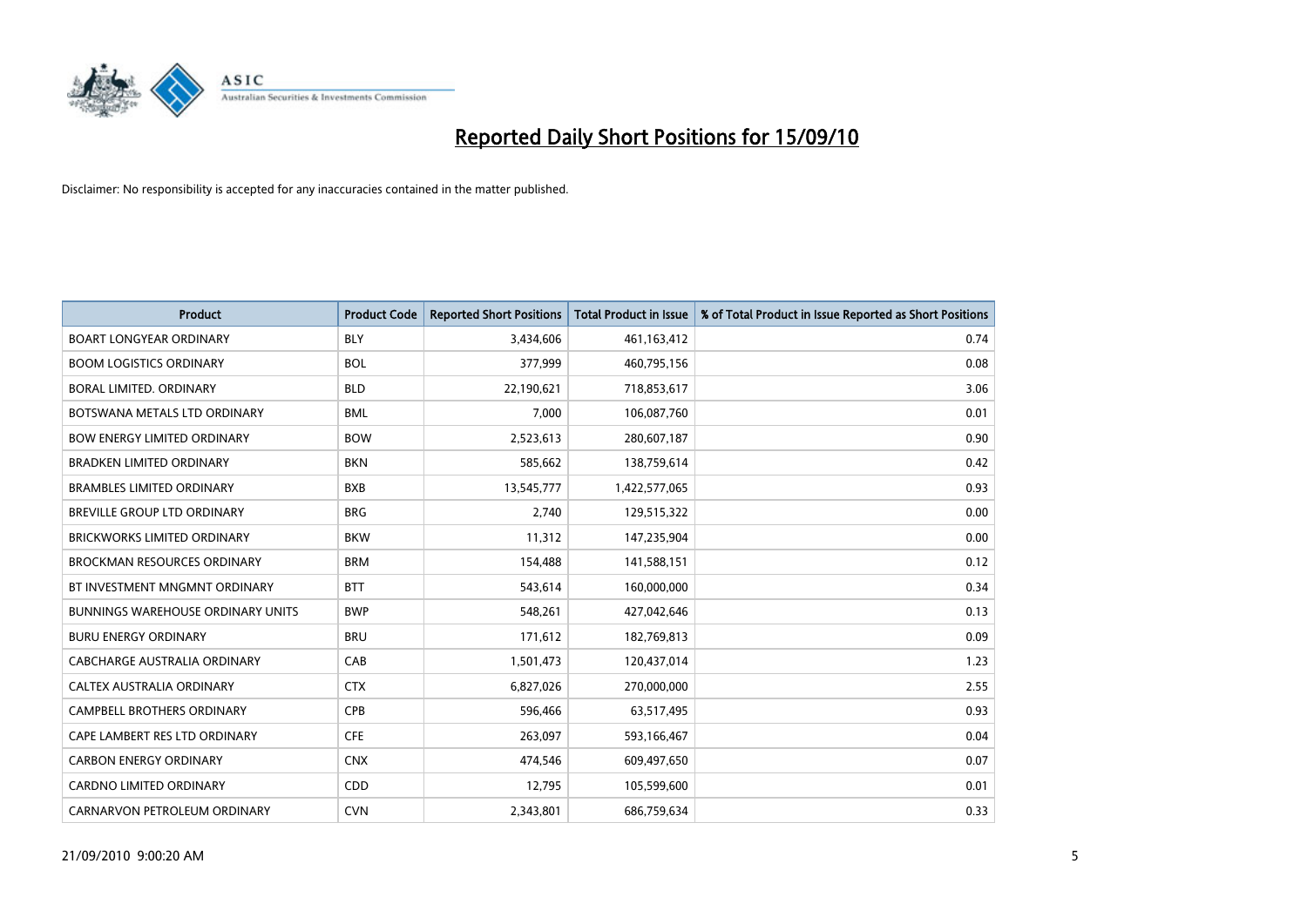

| <b>Product</b>                             | <b>Product Code</b> | <b>Reported Short Positions</b> | Total Product in Issue | % of Total Product in Issue Reported as Short Positions |
|--------------------------------------------|---------------------|---------------------------------|------------------------|---------------------------------------------------------|
| <b>CARNEGIE WAVE ENERGY ORDINARY</b>       | <b>CWE</b>          | 83.000                          | 565,237,627            | 0.01                                                    |
| CARPATHIAN RESOURCES ORDINARY              | <b>CPN</b>          | 75,000                          | 265,533,501            | 0.03                                                    |
| CARPENTARIA EXP. LTD ORDINARY              | CAP                 | 9.777                           | 93,821,301             | 0.01                                                    |
| CARSALES.COM LTD ORDINARY                  | <b>CRZ</b>          | 1,002,306                       | 232,500,800            | 0.43                                                    |
| CASH CONVERTERS ORD/DIV ACCESS             | CCV                 | 17,624                          | 379,761,025            | 0.00                                                    |
| <b>CASPIAN OIL &amp; GAS ORDINARY</b>      | <b>CIG</b>          | 50,000                          | 1,331,500,513          | 0.00                                                    |
| CATALPA RESOURCES ORDINARY                 | CAH                 | 79,757                          | 162,752,409            | 0.05                                                    |
| CEC GROUP LIMITED ORDINARY                 | <b>CEG</b>          | 1,750                           | 79,662,662             | 0.00                                                    |
| <b>CELLNET GROUP ORDINARY</b>              | <b>CLT</b>          | 1,342                           | 73,122,185             | 0.00                                                    |
| <b>CENTENNIAL COAL ORDINARY</b>            | <b>CEY</b>          | 3,636,114                       | 395,028,737            | 0.92                                                    |
| CENTRAL PETROLEUM ORDINARY                 | <b>CTP</b>          | 11,455                          | 907,291,115            | 0.00                                                    |
| <b>CENTRO PROPERTIES UNITS/ORD STAPLED</b> | <b>CNP</b>          | 280,379                         | 972,414,514            | 0.03                                                    |
| CENTRO RETAIL GROUP STAPLED SECURITIES     | <b>CER</b>          | 1,020,922                       | 2,286,399,424          | 0.05                                                    |
| <b>CERAMIC FUEL CELLS ORDINARY</b>         | CFU                 | 79,718                          | 1,125,111,376          | 0.01                                                    |
| <b>CFS RETAIL PROPERTY UNITS</b>           | <b>CFX</b>          | 61,967,501                      | 2,530,069,990          | 2.45                                                    |
| CHALLENGER DIV.PRO. STAPLED UNITS          | <b>CDI</b>          | 2,948                           | 913,426,007            | 0.00                                                    |
| CHALLENGER F.S.G.LTD ORDINARY              | <b>CGF</b>          | 8,604,518                       | 499,473,232            | 1.71                                                    |
| CHANDLER MACLEOD LTD ORDINARY              | <b>CMG</b>          | 11,970                          | 421,812,960            | 0.00                                                    |
| CHARTER HALL GROUP STAPLED US PROHIBIT.    | <b>CHC</b>          | 664,639                         | 1,225,365,088          | 0.04                                                    |
| <b>CHARTER HALL OFFICE UNIT</b>            | CQ <sub>O</sub>     | 87,017                          | 493,319,730            | 0.01                                                    |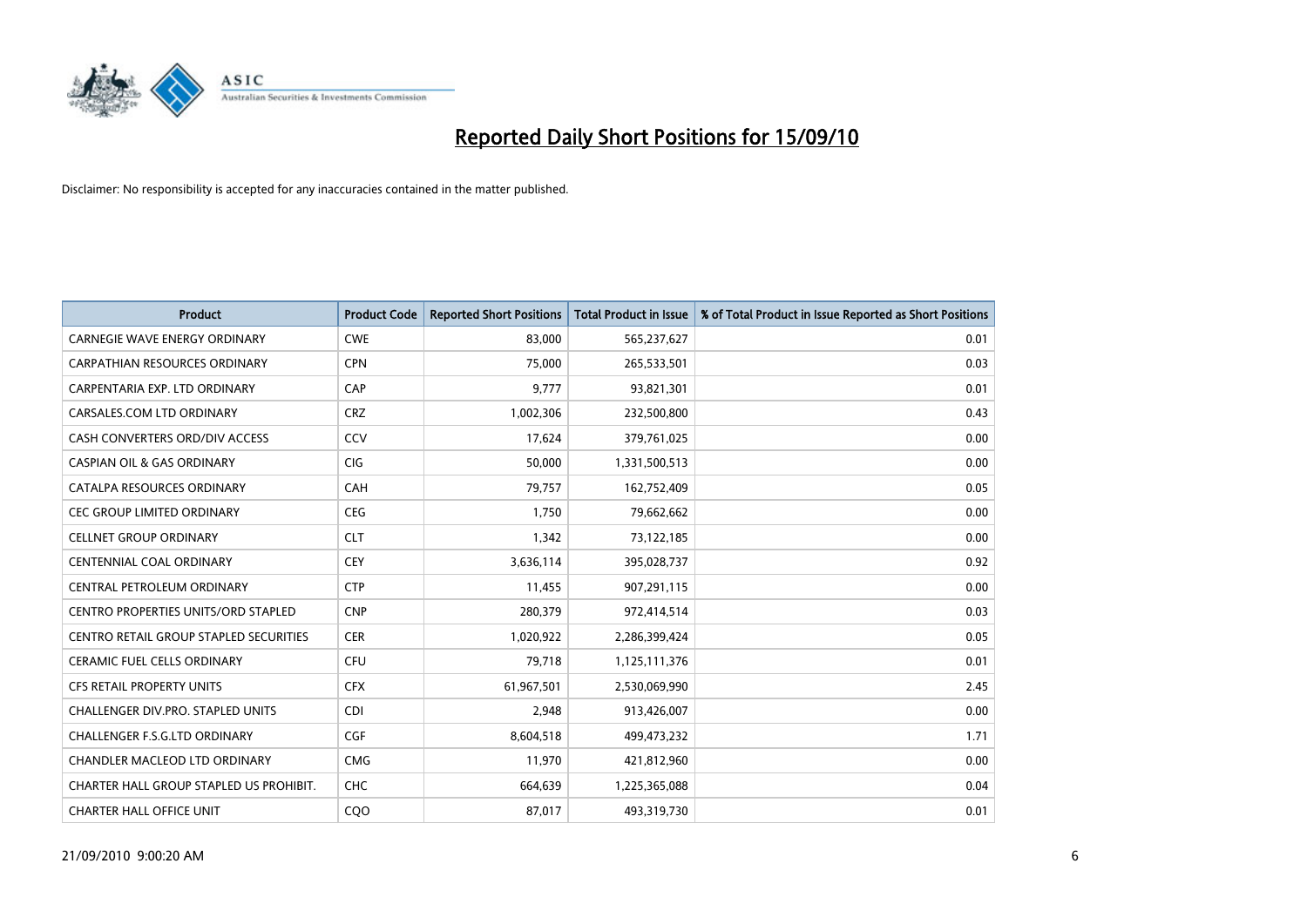

| <b>Product</b>                      | <b>Product Code</b> | <b>Reported Short Positions</b> | <b>Total Product in Issue</b> | % of Total Product in Issue Reported as Short Positions |
|-------------------------------------|---------------------|---------------------------------|-------------------------------|---------------------------------------------------------|
| <b>CHARTER HALL RETAIL UNITS</b>    | <b>CQR</b>          | 454,189                         | 305,810,723                   | 0.15                                                    |
| CHEMGENEX PHARMACEUT ORDINARY       | <b>CXS</b>          | 221,509                         | 283,348,870                   | 0.08                                                    |
| CITADEL RESOURCE GRP ORDINARY       | CGG                 | 2,544,621                       | 2,367,460,116                 | 0.10                                                    |
| CITIGOLD CORP LTD ORDINARY          | <b>CTO</b>          | 2,098,686                       | 928,565,634                   | 0.23                                                    |
| CLINUVEL PHARMACEUT, ORDINARY       | <b>CUV</b>          | 41,277                          | 303,443,665                   | 0.01                                                    |
| <b>CLOUGH LIMITED ORDINARY</b>      | <b>CLO</b>          | 426.903                         | 771,806,269                   | 0.05                                                    |
| <b>COAL &amp; ALLIED ORDINARY</b>   | <b>CNA</b>          | 982                             | 86,584,735                    | 0.00                                                    |
| COAL OF AFRICA LTD ORDINARY         | <b>CZA</b>          | 763,009                         | 530,514,663                   | 0.14                                                    |
| COALSPUR MINES LTD ORDINARY         | <b>CPL</b>          | 390,458                         | 379,088,134                   | 0.10                                                    |
| COCA-COLA AMATIL ORDINARY           | <b>CCL</b>          | 3,706,496                       | 754,614,469                   | 0.46                                                    |
| <b>COCHLEAR LIMITED ORDINARY</b>    | <b>COH</b>          | 768,553                         | 56,574,987                    | 1.32                                                    |
| COCKATOO COAL ORDINARY              | <b>COK</b>          | 1,199,162                       | 602,507,380                   | 0.20                                                    |
| <b>COEUR D'ALENE MINES. CDI 1:1</b> | <b>CXC</b>          | 1,000                           | 4,427,833                     | 0.02                                                    |
| COMMONWEALTH BANK, ORDINARY         | <b>CBA</b>          | 19,244,323                      | 1,548,832,074                 | 1.19                                                    |
| COMMONWEALTH PROP ORDINARY UNITS    | <b>CPA</b>          | 17,972,584                      | 2,012,803,230                 | 0.89                                                    |
| <b>COMPASS RESOURCES ORDINARY</b>   | <b>CMR</b>          | 101,480                         | 147,402,920                   | 0.07                                                    |
| <b>COMPUTERSHARE LTD ORDINARY</b>   | <b>CPU</b>          | 4,485,319                       | 555,664,059                   | 0.79                                                    |
| CONNECTEAST GROUP STAPLED           | <b>CEU</b>          | 33,191,108                      | 3,940,145,951                 | 0.85                                                    |
| CONQUEST MINING ORDINARY            | COT                 | 4,747,652                       | 353,151,103                   | 1.35                                                    |
| CONSOLIDATED MEDIA. ORDINARY        | <b>CMI</b>          | 3,113,799                       | 596,758,471                   | 0.53                                                    |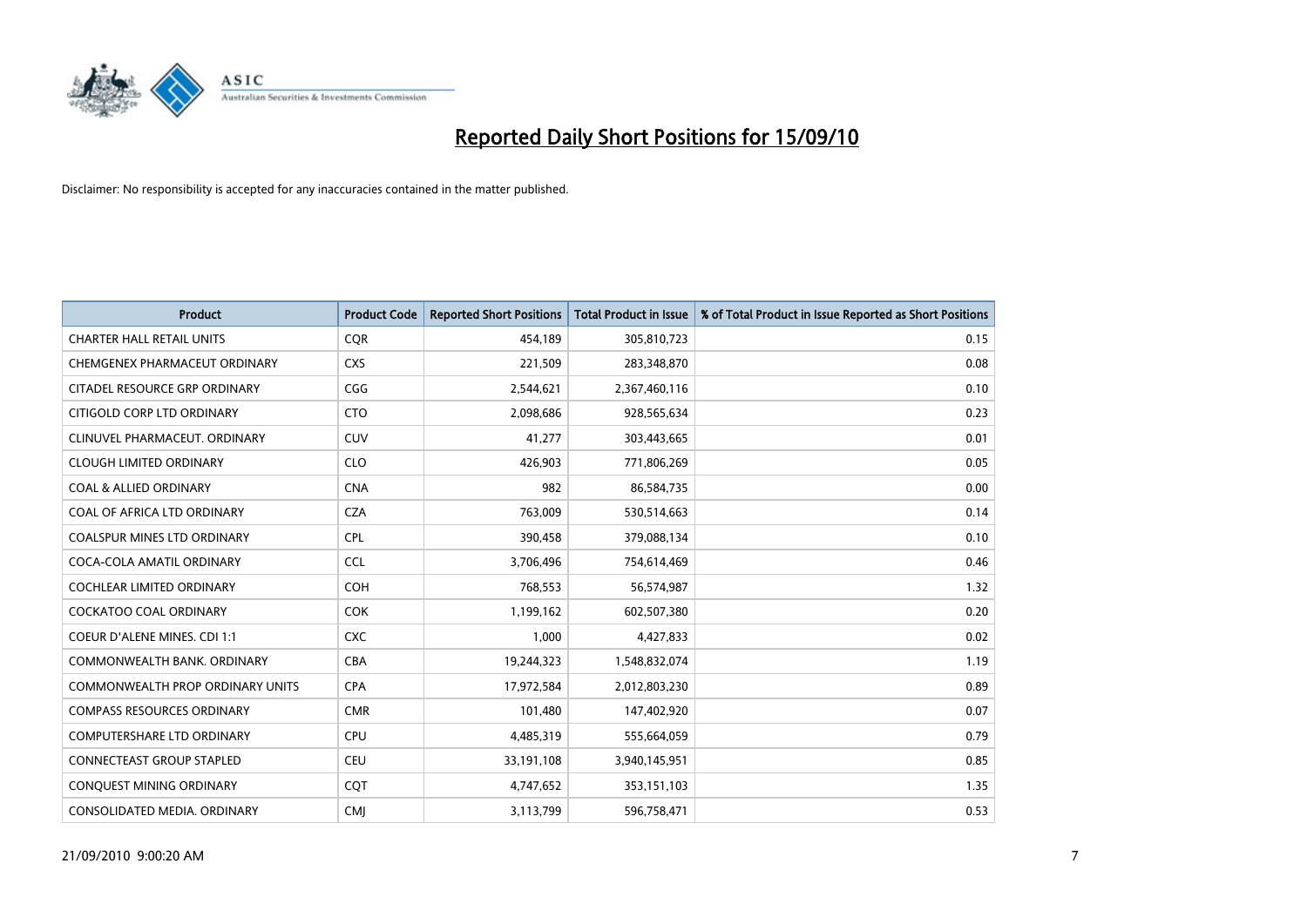

| <b>Product</b>                           | <b>Product Code</b> | <b>Reported Short Positions</b> | Total Product in Issue | % of Total Product in Issue Reported as Short Positions |
|------------------------------------------|---------------------|---------------------------------|------------------------|---------------------------------------------------------|
| <b>CONTANGO MICROCAP ORDINARY</b>        | <b>CTN</b>          | 7,500                           | 150,088,688            | 0.00                                                    |
| COOPER ENERGY LTD ORDINARY               | <b>COE</b>          | 54,702                          | 292,576,001            | 0.02                                                    |
| <b>COPPER STRIKE LTD ORDINARY</b>        | <b>CSE</b>          | 714                             | 116,455,571            | 0.00                                                    |
| COUNT FINANCIAL ORDINARY                 | COU                 | 1,382,550                       | 260,258,799            | 0.53                                                    |
| <b>CRANE GROUP LIMITED ORDINARY</b>      | <b>CRG</b>          | 3,403,239                       | 78,286,427             | 4.32                                                    |
| <b>CROMWELL GROUP STAPLED SECURITIES</b> | <b>CMW</b>          | 138,643                         | 901,468,478            | 0.02                                                    |
| <b>CROWN LIMITED ORDINARY</b>            | <b>CWN</b>          | 5,007,201                       | 753,555,290            | 0.64                                                    |
| <b>CSG LIMITED ORDINARY</b>              | CSV                 | 272,483                         | 243,257,695            | 0.12                                                    |
| <b>CSL LIMITED ORDINARY</b>              | <b>CSL</b>          | 12,276,990                      | 549,967,860            | 2.22                                                    |
| <b>CSR LIMITED ORDINARY</b>              | <b>CSR</b>          | 3,744,376                       | 1,517,907,314          | 0.23                                                    |
| <b>CUDECO LIMITED ORDINARY</b>           | CDU                 | 759,999                         | 136,065,740            | 0.56                                                    |
| <b>CUSTOMERS LIMITED ORDINARY</b>        | <b>CUS</b>          | 143,245                         | 135,521,531            | 0.11                                                    |
| DART ENERGY LTD ORDINARY                 | <b>DTE</b>          | 1,249,542                       | 419,748,184            | 0.30                                                    |
| DAVID JONES LIMITED ORDINARY             | <b>DIS</b>          | 18,467,787                      | 510,945,759            | 3.62                                                    |
| DECMIL GROUP LIMITED ORDINARY            | <b>DCG</b>          | 17,397                          | 123,754,568            | 0.01                                                    |
| DEEP YELLOW LIMITED ORDINARY             | <b>DYL</b>          | 1,948,754                       | 1,125,814,458          | 0.16                                                    |
| DEVINE LIMITED ORDINARY                  | <b>DVN</b>          | 1,000                           | 634,918,223            | 0.00                                                    |
| DEXUS PROPERTY GROUP STAPLED UNITS       | <b>DXS</b>          | 15,447,200                      | 4,839,024,176          | 0.31                                                    |
| DOMINION MINING ORDINARY                 | <b>DOM</b>          | 382,601                         | 103,327,059            | 0.37                                                    |
| DOMINO PIZZA ENTERPR ORDINARY            | <b>DMP</b>          | $\overline{2}$                  | 68,407,674             | 0.00                                                    |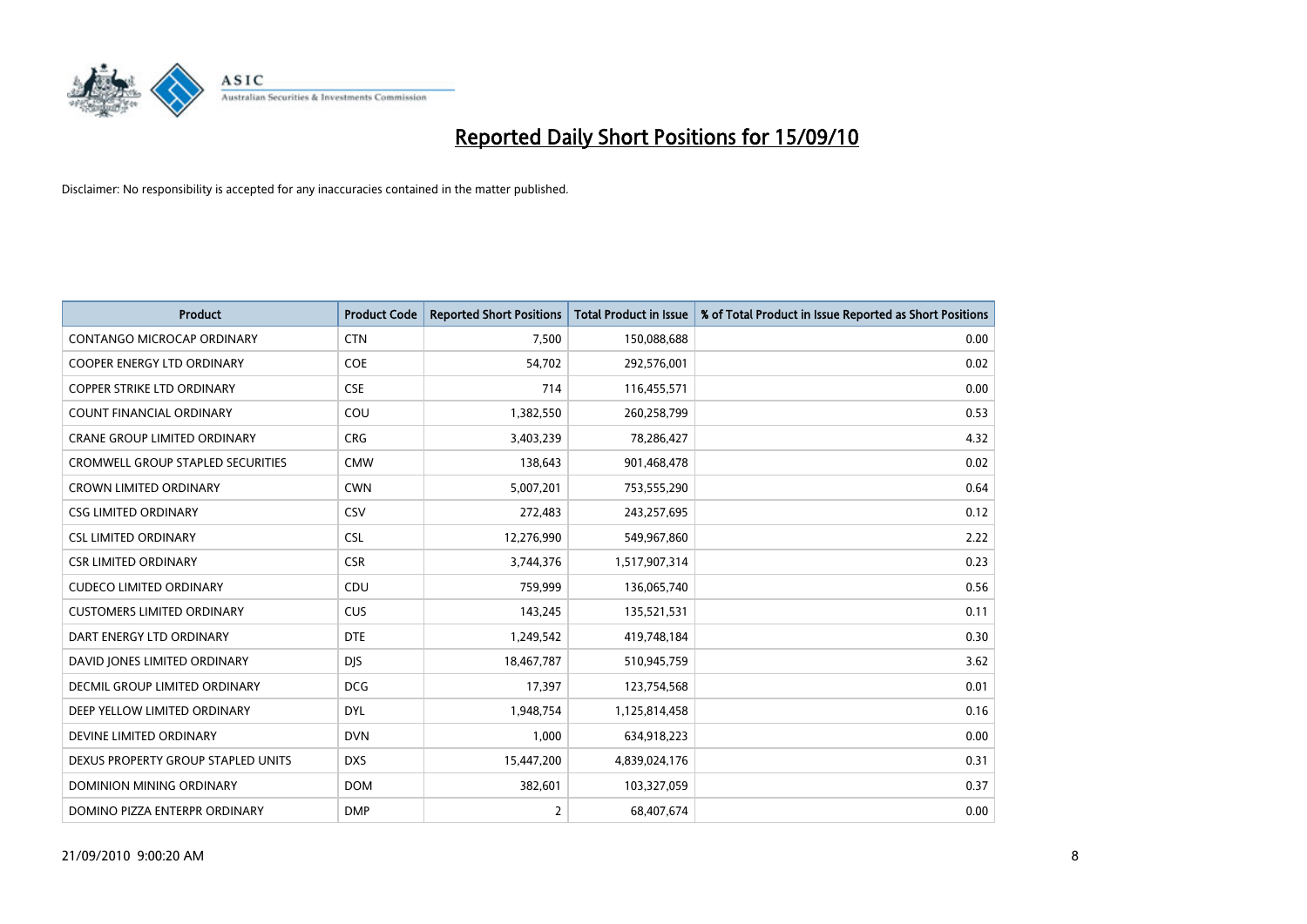

| <b>Product</b>                            | <b>Product Code</b> | <b>Reported Short Positions</b> | <b>Total Product in Issue</b> | % of Total Product in Issue Reported as Short Positions |
|-------------------------------------------|---------------------|---------------------------------|-------------------------------|---------------------------------------------------------|
| DOWNER EDI LIMITED ORDINARY               | <b>DOW</b>          | 3,254,253                       | 338,466,351                   | 0.95                                                    |
| DUET GROUP STAPLED US PROHIBIT.           | <b>DUE</b>          | 1,159,483                       | 887,304,690                   | 0.14                                                    |
| DULUXGROUP LIMITED ORDINARY               | <b>DLX</b>          | 16.041                          | 366,945,710                   | 0.00                                                    |
| <b>EASTERN STAR GAS ORDINARY</b>          | ESG                 | 4,043,076                       | 991,302,041                   | 0.39                                                    |
| EDT RETAIL TRUST UNITS                    | <b>EDT</b>          | 99,457                          | 4,700,290,868                 | 0.00                                                    |
| <b>ELDERS LIMITED ORDINARY</b>            | <b>ELD</b>          | 16,748,994                      | 448,598,480                   | 3.72                                                    |
| ELDORADO GOLD CORP CDI 1:1                | EAU                 | 36,842                          | 22,388,646                    | 0.16                                                    |
| ELIXIR PETROLEUM LTD ORDINARY             | <b>EXR</b>          | 324,400                         | 188,988,472                   | 0.17                                                    |
| <b>EMECO HOLDINGS ORDINARY</b>            | <b>EHL</b>          | 1,164,981                       | 631,237,586                   | 0.19                                                    |
| <b>ENERGY RESOURCES ORDINARY 'A'</b>      | <b>ERA</b>          | 1,675,905                       | 190,737,934                   | 0.87                                                    |
| <b>ENERGY WORLD CORPOR. ORDINARY</b>      | <b>EWC</b>          | 6,958,567                       | 1,561,166,672                 | 0.44                                                    |
| <b>ENTEK ENERGY LTD ORDINARY</b>          | <b>ETE</b>          | 489,903                         | 225,192,535                   | 0.22                                                    |
| <b>ENTELLECT SOLUTIONS ORDINARY</b>       | <b>ESN</b>          | 464,050                         | 1,740,334,200                 | 0.03                                                    |
| <b>ENVESTRA LIMITED ORDINARY</b>          | <b>ENV</b>          | 1,650,839                       | 1,386,827,962                 | 0.12                                                    |
| EQUINOX MINERALS LTD CHESS DEPOSITARY INT | EQN                 | 6,139,195                       | 707,868,211                   | 0.86                                                    |
| <b>EVEREST FINANCIAL ORDINARY</b>         | <b>EFG</b>          | 4,300                           | 251,442,316                   | 0.00                                                    |
| EXTRACT RESOURCES ORDINARY                | <b>EXT</b>          | 1,765,672                       | 243,302,298                   | 0.71                                                    |
| FAIRFAX MEDIA LTD ORDINARY                | <b>FXJ</b>          | 277,058,018                     | 2,351,955,725                 | 11.76                                                   |
| <b>FANTASTIC HOLDINGS ORDINARY</b>        | <b>FAN</b>          | 3,827                           | 102,693,495                   | 0.00                                                    |
| FERRAUS LIMITED ORDINARY                  | <b>FRS</b>          | 3,725                           | 202,695,137                   | 0.00                                                    |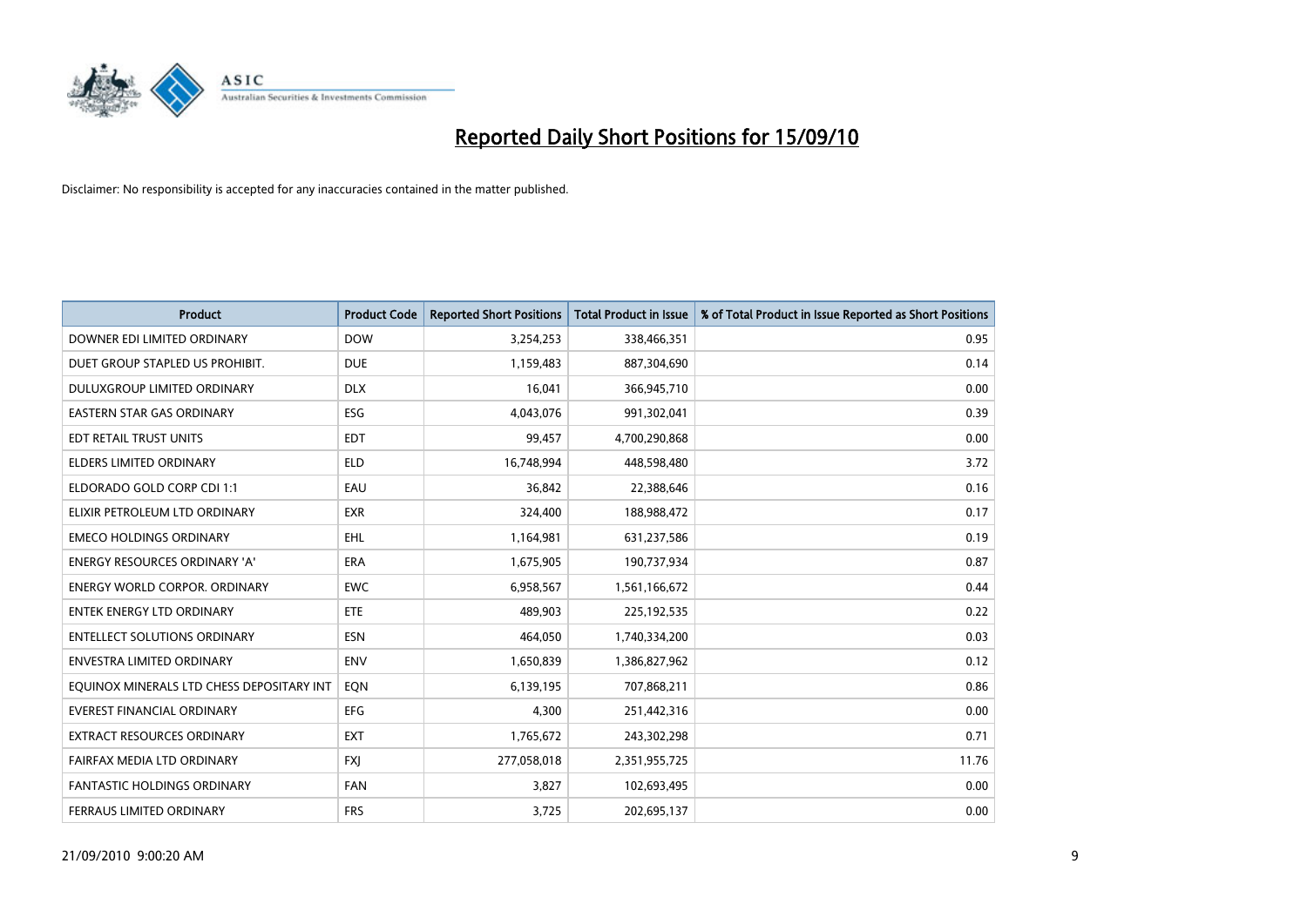

| <b>Product</b>                        | <b>Product Code</b> | <b>Reported Short Positions</b> | Total Product in Issue | % of Total Product in Issue Reported as Short Positions |
|---------------------------------------|---------------------|---------------------------------|------------------------|---------------------------------------------------------|
| FISHER & PAYKEL APP. ORDINARY         | <b>FPA</b>          | 9,705,466                       | 724,235,162            | 1.34                                                    |
| FISHER & PAYKEL H. ORDINARY           | <b>FPH</b>          | 1,888,557                       | 517,418,502            | 0.36                                                    |
| FKP PROPERTY GROUP STAPLED SECURITIES | <b>FKP</b>          | 4,768,475                       | 1,166,821,398          | 0.40                                                    |
| FLEETWOOD CORP ORDINARY               | <b>FWD</b>          | 92,132                          | 56,793,098             | 0.16                                                    |
| FLETCHER BUILDING ORDINARY            | <b>FBU</b>          | 435,940                         | 611,250,393            | 0.06                                                    |
| FLEXIGROUP LIMITED ORDINARY           | <b>FXL</b>          | 41,630                          | 270,818,164            | 0.02                                                    |
| <b>FLIGHT CENTRE ORDINARY</b>         | <b>FLT</b>          | 2,686,560                       | 99,784,513             | 2.69                                                    |
| FLINDERS MINES LTD ORDINARY           | <b>FMS</b>          | 20,659,883                      | 1,820,149,571          | 1.14                                                    |
| <b>FOCUS MINERALS LTD ORDINARY</b>    | <b>FML</b>          | 300.000                         | 2,865,543,210          | 0.01                                                    |
| FORTE ENERGY NL ORDINARY              | <b>FTE</b>          | 2,658,986                       | 580,658,031            | 0.46                                                    |
| FORTESCUE METALS GRP ORDINARY         | <b>FMG</b>          | 26,778,410                      | 3,107,873,900          | 0.83                                                    |
| <b>FOSTER'S GROUP ORDINARY</b>        | FGL                 | 5,375,392                       | 1,930,446,283          | 0.27                                                    |
| FTD CORPORATION ORDINARY              | <b>FTD</b>          | 8,088                           | 100,421,069            | 0.01                                                    |
| <b>FUNTASTIC LIMITED ORDINARY</b>     | <b>FUN</b>          | 322,528                         | 340,997,682            | 0.09                                                    |
| <b>G.U.D. HOLDINGS ORDINARY</b>       | <b>GUD</b>          | 167,580                         | 67,703,709             | 0.25                                                    |
| <b>GEODYNAMICS LIMITED ORDINARY</b>   | GDY                 | 323,458                         | 292,840,219            | 0.11                                                    |
| <b>GINDALBIE METALS LTD ORDINARY</b>  | GBG                 | 9,671,817                       | 849,478,099            | 1.13                                                    |
| <b>GIRALIA RESOURCES NL ORDINARY</b>  | GIR                 | 315,032                         | 178,585,170            | 0.17                                                    |
| <b>GLOBAL MINING ORDINARY</b>         | <b>GMI</b>          | 8,951                           | 191,820,968            | 0.00                                                    |
| <b>GLOUCESTER COAL ORDINARY</b>       | GCL                 | 278,978                         | 81,962,133             | 0.34                                                    |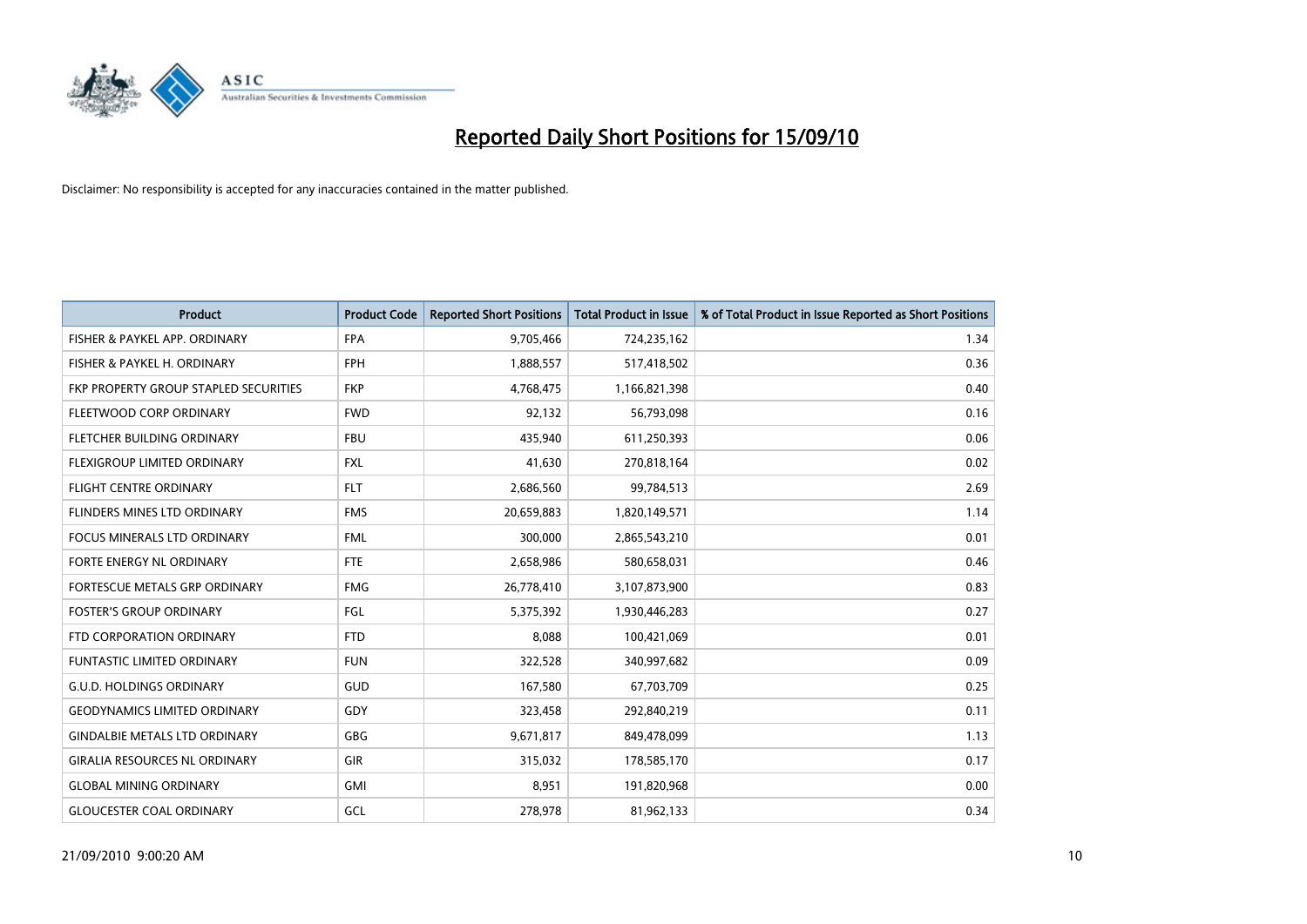

| <b>Product</b>                                   | <b>Product Code</b> | <b>Reported Short Positions</b> | <b>Total Product in Issue</b> | % of Total Product in Issue Reported as Short Positions |
|--------------------------------------------------|---------------------|---------------------------------|-------------------------------|---------------------------------------------------------|
| <b>GLOUCESTER COAL ORDINARY EX OFFER</b>         | <b>GCLN</b>         |                                 | 47,674,118                    | 0.00                                                    |
| <b>GME RESOURCES LTD ORDINARY</b>                | <b>GME</b>          | 800                             | 302,352,750                   | 0.00                                                    |
| <b>GOLDEN GATE PETROL ORDINARY</b>               | GGP                 | 11,538                          | 975,826,623                   | 0.00                                                    |
| <b>GOLDEN WEST RESOURCE ORDINARY</b>             | <b>GWR</b>          | 1,617                           | 164,606,127                   | 0.00                                                    |
| <b>GOODMAN FIELDER, ORDINARY</b>                 | <b>GFF</b>          | 13,816,675                      | 1,380,386,438                 | 1.02                                                    |
| <b>GOODMAN GROUP STAPLED US PROHIBIT.</b>        | <b>GMG</b>          | 7,097,942                       | 6,369,751,394                 | 0.10                                                    |
| <b>GPT GROUP STAPLED SEC.</b>                    | <b>GPT</b>          | 11,125,431                      | 1,855,529,431                 | 0.58                                                    |
| <b>GRAINCORP LIMITED A CLASS ORDINARY</b>        | <b>GNC</b>          | 1,129,329                       | 198,318,900                   | 0.58                                                    |
| <b>GRANGE RESOURCES, ORDINARY</b>                | <b>GRR</b>          | 1,478,000                       | 1,152,077,403                 | 0.13                                                    |
| <b>GREENLAND MIN EN LTD ORDINARY</b>             | GGG                 | 400,000                         | 249,905,308                   | 0.16                                                    |
| <b>GRYPHON MINERALS LTD ORDINARY</b>             | GRY                 | 46,722                          | 248,225,371                   | 0.02                                                    |
| <b>GUINNESS PEAT GROUP. CHESS DEPOSITARY INT</b> | GPG                 | 55                              | 294,780,387                   | 0.00                                                    |
| <b>GUNNS LIMITED ORDINARY</b>                    | <b>GNS</b>          | 13,361,465                      | 806,734,892                   | 1.66                                                    |
| <b>GWA INTERNATIONAL ORDINARY</b>                | <b>GWT</b>          | 3,806,780                       | 301,102,514                   | 1.27                                                    |
| <b>HARVEY NORMAN ORDINARY</b>                    | <b>HVN</b>          | 34,439,680                      | 1,062,316,784                 | 3.24                                                    |
| HASTIE GROUP LIMITED ORDINARY                    | <b>HST</b>          | 211,623                         | 239,716,924                   | 0.08                                                    |
| HASTINGS DIVERSIFIED STAPLED SECURITY            | <b>HDF</b>          | 474,000                         | 513,336,482                   | 0.09                                                    |
| HEALTHSCOPE LIMITED ORDINARY                     | <b>HSP</b>          | 590,158                         | 317,335,186                   | 0.18                                                    |
| <b>HEARTWARE INT INC CDI 35:1</b>                | <b>HIN</b>          | 272,008                         | 72,583,000                    | 0.37                                                    |
| <b>HENDERSON GROUP CDI 1:1</b>                   | <b>HGG</b>          | 8,335,310                       | 566,751,863                   | 1.47                                                    |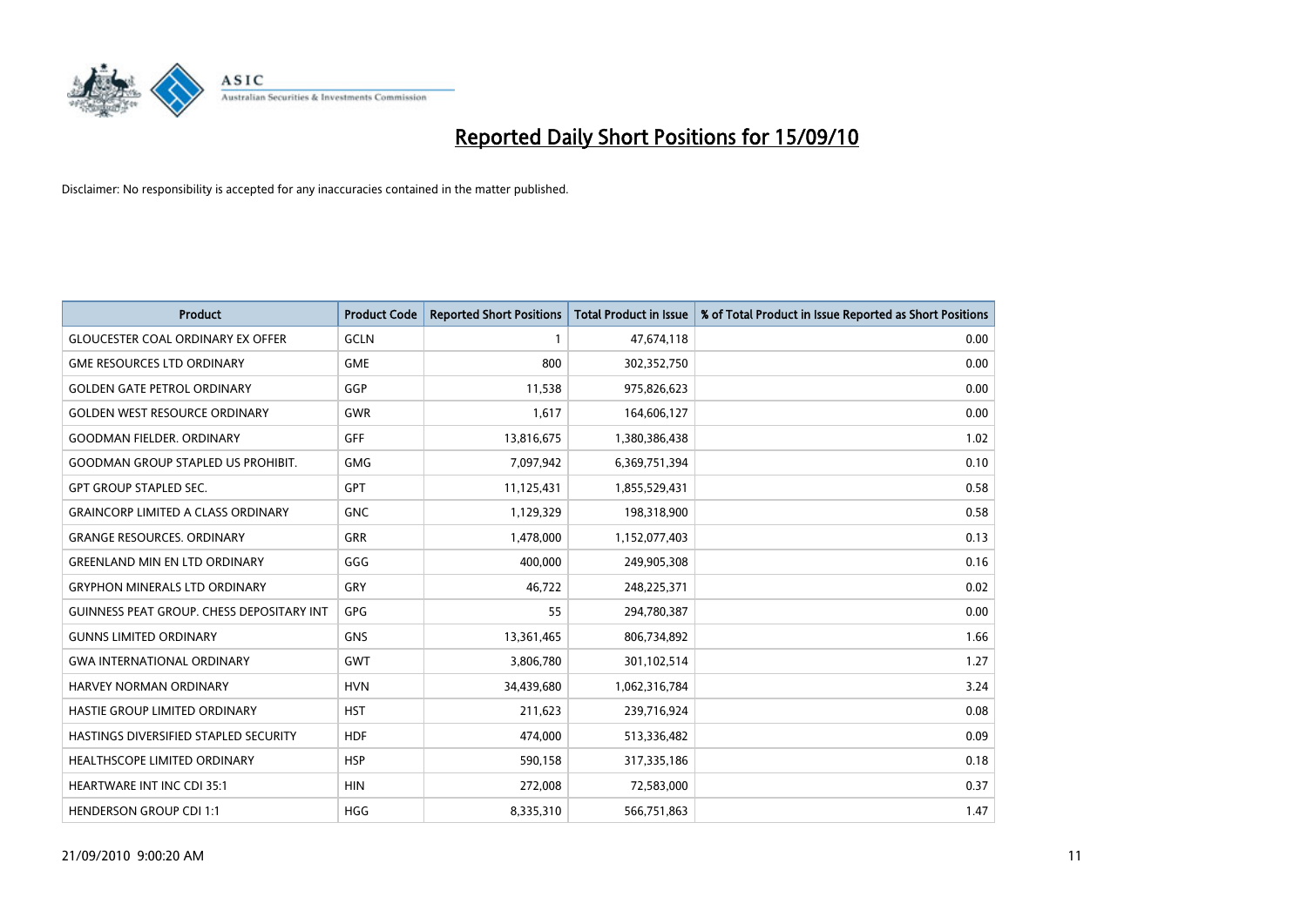

| <b>Product</b>                      | <b>Product Code</b> | <b>Reported Short Positions</b> | <b>Total Product in Issue</b> | % of Total Product in Issue Reported as Short Positions |
|-------------------------------------|---------------------|---------------------------------|-------------------------------|---------------------------------------------------------|
| HFA HOLDINGS LIMITED ORDINARY       | <b>HFA</b>          | 1,860,937                       | 469,330,170                   | 0.39                                                    |
| HIGHLANDS PACIFIC ORDINARY          | <b>HIG</b>          | 2,382,826                       | 683,062,148                   | 0.35                                                    |
| HILLGROVE RES LTD ORDINARY          | <b>HGO</b>          | 10,000                          | 482,618,890                   | 0.00                                                    |
| HILLS INDUSTRIES LTD ORDINARY       | <b>HIL</b>          | 1,145,377                       | 248,219,660                   | 0.46                                                    |
| HORIZON OIL LIMITED ORDINARY        | <b>HZN</b>          | 2,771,071                       | 1,130,311,515                 | 0.24                                                    |
| HUNNU COAL LIMITED ORDINARY         | <b>HUN</b>          | 491                             | 109,600,002                   | 0.00                                                    |
| <b>ICON ENERGY LIMITED ORDINARY</b> | <b>ICN</b>          | 1,263,654                       | 439,801,394                   | 0.29                                                    |
| <b>IINET LIMITED ORDINARY</b>       | <b>IIN</b>          | 1,061,020                       | 151,948,119                   | 0.69                                                    |
| <b>ILUKA RESOURCES ORDINARY</b>     | <b>ILU</b>          | 7,151,495                       | 418,700,517                   | 1.71                                                    |
| IMF (AUSTRALIA) LTD ORDINARY        | <b>IMF</b>          | 335,697                         | 122,496,819                   | 0.27                                                    |
| IMX RESOURCES LTD ORDINARY          | <b>IXR</b>          | 20,000                          | 260,252,803                   | 0.01                                                    |
| <b>INCITEC PIVOT ORDINARY</b>       | <b>IPL</b>          | 5,326,491                       | 1,628,730,107                 | 0.34                                                    |
| INDAGO RESOURCES LTD ORDINARY       | <b>IDG</b>          | 8,179                           | 87,764,795                    | 0.01                                                    |
| <b>INDEPENDENCE GROUP ORDINARY</b>  | <b>IGO</b>          | 300,899                         | 113,813,539                   | 0.25                                                    |
| <b>INDOPHIL RESOURCES ORDINARY</b>  | <b>IRN</b>          | 355,617                         | 423,428,803                   | 0.08                                                    |
| <b>INDUSTREA LIMITED ORDINARY</b>   | IDL                 | 1,020,282                       | 956,668,877                   | 0.10                                                    |
| INFIGEN ENERGY STAPLED SECURITIES   | <b>IFN</b>          | 4,379,832                       | 760,374,428                   | 0.56                                                    |
| ING INDUSTRIAL FUND UNITS           | <b>IIF</b>          | 14,188,419                      | 2,592,249,647                 | 0.54                                                    |
| ING OFFICE FUND STAPLED SECURITIES  | <b>IOF</b>          | 1,647,322                       | 2,729,071,212                 | 0.06                                                    |
| ING RE COM GROUP STAPLED SECURITIES | <b>ILF</b>          | 9,075                           | 441,029,194                   | 0.00                                                    |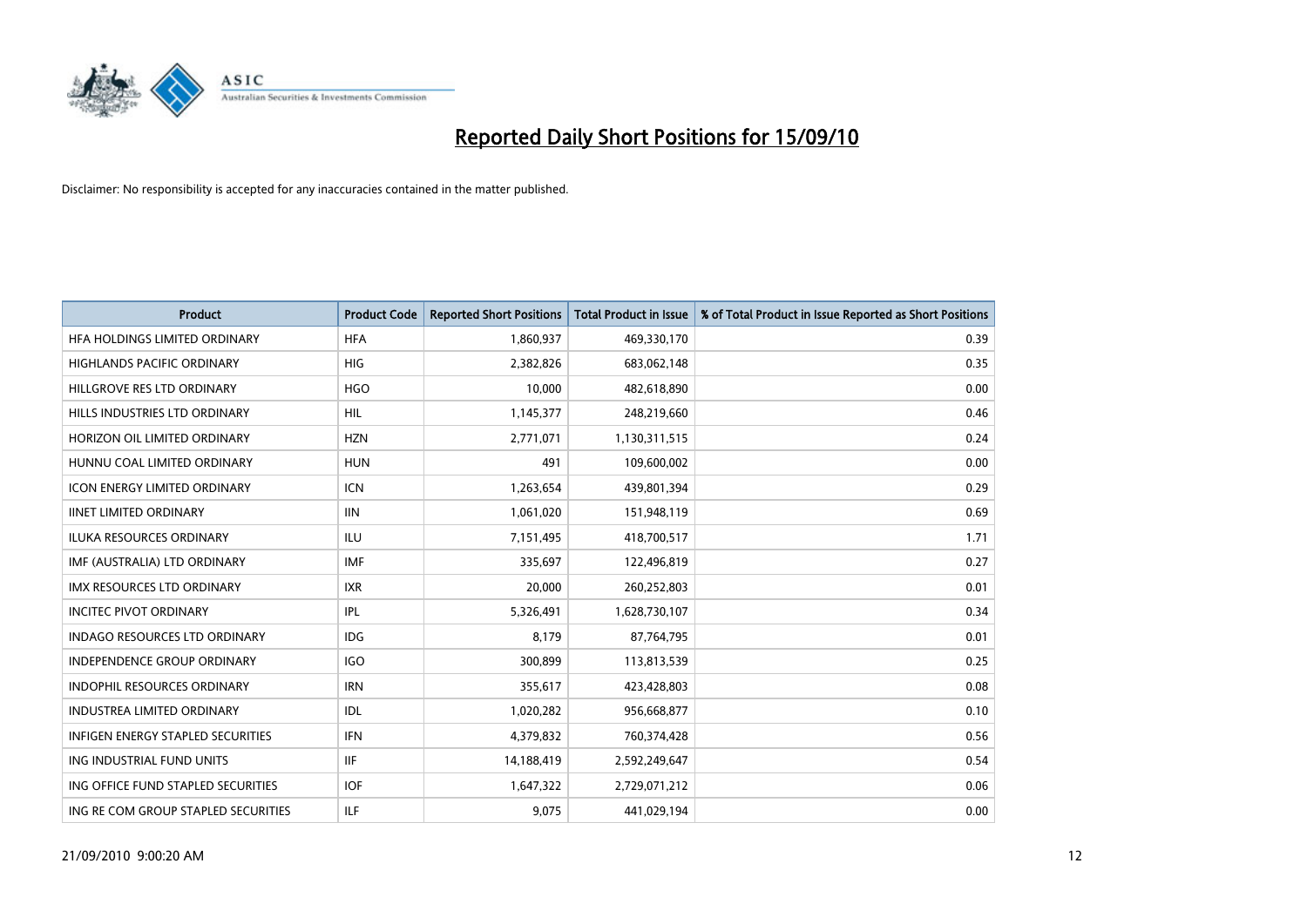

| <b>Product</b>                                  | <b>Product Code</b> | <b>Reported Short Positions</b> | <b>Total Product in Issue</b> | % of Total Product in Issue Reported as Short Positions |
|-------------------------------------------------|---------------------|---------------------------------|-------------------------------|---------------------------------------------------------|
| <b>INSURANCE AUSTRALIA ORDINARY</b>             | IAG                 | 4,566,896                       | 2,078,994,021                 | 0.21                                                    |
| INTEGRA MINING LTD. ORDINARY                    | <b>IGR</b>          | 1,546,596                       | 755,792,394                   | 0.20                                                    |
| <b>INTOLL GROUP STAPLED SECURITIES</b>          | <b>ITO</b>          | 16,680,976                      | 2,261,732,048                 | 0.74                                                    |
| <b>INTREPID MINES ORDINARY</b>                  | <b>IAU</b>          | 746,131                         | 431,368,680                   | 0.18                                                    |
| <b>INVOCARE LIMITED ORDINARY</b>                | <b>IVC</b>          | 948,948                         | 102,069,091                   | 0.92                                                    |
| ION LIMITED ORDINARY                            | <b>ION</b>          | 164,453                         | 256,365,105                   | 0.06                                                    |
| <b>IOOF HOLDINGS LTD ORDINARY</b>               | IFL                 | 1,974,767                       | 229,794,395                   | 0.85                                                    |
| IRESS MARKET TECH. ORDINARY                     | <b>IRE</b>          | 1,892,838                       | 126,018,142                   | 1.50                                                    |
| <b>IRON ORE HOLDINGS ORDINARY</b>               | <b>IOH</b>          | 46,361                          | 135,381,616                   | 0.03                                                    |
| <b>ISHARES MSCI EAFE CDI 1:1</b>                | <b>IVE</b>          | 76,019                          | 590,400,000                   | 0.01                                                    |
| ISHARES MSCI EM MKTS CDI 1:1                    | <b>IEM</b>          | 60,079                          | 425,700,000                   | 0.01                                                    |
| <b>ISOFT GROUP LIMITED ORDINARY</b>             | <b>ISF</b>          | 18,656,385                      | 1,066,683,511                 | 1.75                                                    |
| <b>IVANHOE AUSTRALIA ORDINARY</b>               | <b>IVA</b>          |                                 | 414,514,603                   | 0.00                                                    |
| <b>JABIRU METALS LTD ORDINARY</b>               | <b>IML</b>          | 469,704                         | 552,619,180                   | 0.08                                                    |
| <b>JAMES HARDIE INDUST CHESS DEPOSITARY INT</b> | <b>IHX</b>          | 12,506,891                      | 435,524,944                   | 2.88                                                    |
| <b>JAMESON RESOURCES ORDINARY</b>               | <b>JAL</b>          | 1,600,000                       | 63,885,910                    | 2.50                                                    |
| <b>JB HI-FI LIMITED ORDINARY</b>                | <b>IBH</b>          | 6,386,252                       | 109,147,279                   | 5.87                                                    |
| <b>KAGARA LTD ORDINARY</b>                      | KZL                 | 4,979,774                       | 707,789,717                   | 0.70                                                    |
| KAROON GAS AUSTRALIA ORDINARY                   | <b>KAR</b>          | 422,127                         | 177,546,198                   | 0.24                                                    |
| KATHMANDU HOLD LTD ORDINARY                     | <b>KMD</b>          | 446,058                         | 200,000,000                   | 0.22                                                    |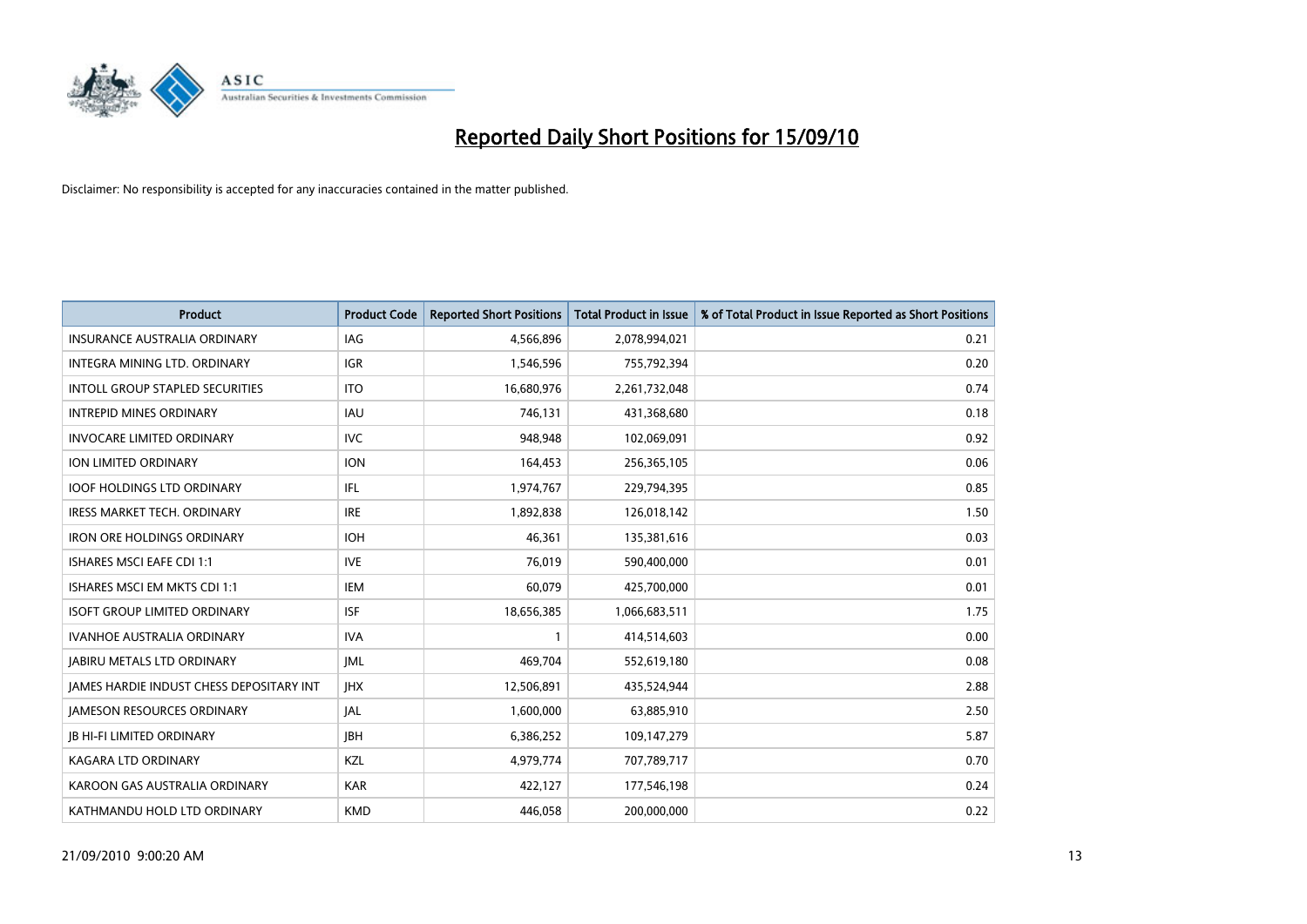

| <b>Product</b>                        | <b>Product Code</b> | <b>Reported Short Positions</b> | <b>Total Product in Issue</b> | % of Total Product in Issue Reported as Short Positions |
|---------------------------------------|---------------------|---------------------------------|-------------------------------|---------------------------------------------------------|
| <b>KEYBRIDGE CAPITAL ORDINARY</b>     | <b>KBC</b>          | 5,999                           | 172,070,564                   | 0.00                                                    |
| KIMBERLEY METALS LTD ORDINARY         | <b>KBL</b>          | 2,609                           | 94,490,816                    | 0.00                                                    |
| KINGSGATE CONSOLID. ORDINARY          | <b>KCN</b>          | 336,122                         | 100,749,116                   | 0.33                                                    |
| LEIGHTON HOLDINGS ORDINARY            | LEI                 | 3,518,263                       | 300,747,299                   | 1.15                                                    |
| LEND LEASE GROUP UNIT/ORD STAPLED     | LLC                 | 971,918                         | 565,558,754                   | 0.17                                                    |
| LIHIR GOLD LIMITED. ORDINARY          | LGL                 | 360,633                         | 2,368,729,935                 | 0.01                                                    |
| LINC ENERGY LTD ORDINARY              | <b>LNC</b>          | 1,365,509                       | 496,426,738                   | 0.29                                                    |
| LYNAS CORPORATION ORDINARY            | <b>LYC</b>          | 15,064,594                      | 1,656,999,093                 | 0.91                                                    |
| MAC SERVICES (THE) ORDINARY           | <b>MSL</b>          | 37,056                          | 165,966,692                   | 0.02                                                    |
| MACARTHUR COAL ORDINARY               | <b>MCC</b>          | 1,630,453                       | 292,483,075                   | 0.56                                                    |
| MACMAHON HOLDINGS ORDINARY            | <b>MAH</b>          | 7,127,747                       | 733,711,705                   | 0.97                                                    |
| MACQ ATLAS ROADS GRP ORDINARY STAPLED | <b>MQA</b>          | 1,900,826                       | 452,345,907                   | 0.42                                                    |
| MACQUARIE GROUP LTD ORDINARY          | <b>MOG</b>          | 5,890,909                       | 345,601,301                   | 1.71                                                    |
| <b>MANTRA RESOURCES ORDINARY</b>      | <b>MRU</b>          | 3,288                           | 130,229,188                   | 0.00                                                    |
| MAP GROUP STAPLED US PROHIBIT.        | <b>MAP</b>          | 3,619,739                       | 1,861,210,782                 | 0.19                                                    |
| <b>MARION ENERGY ORDINARY</b>         | <b>MAE</b>          | 374,994                         | 429,822,043                   | 0.09                                                    |
| MCMILLAN SHAKESPEARE ORDINARY         | <b>MMS</b>          | 178,461                         | 67,677,977                    | 0.27                                                    |
| MCPHERSON'S LTD ORDINARY              | <b>MCP</b>          | 5,670                           | 71,651,758                    | 0.01                                                    |
| MEDUSA MINING LTD ORDINARY            | <b>MML</b>          | 99,294                          | 187,584,911                   | 0.05                                                    |
| MELBOURNE IT LIMITED ORDINARY         | <b>MLB</b>          | 150,811                         | 79,572,767                    | 0.19                                                    |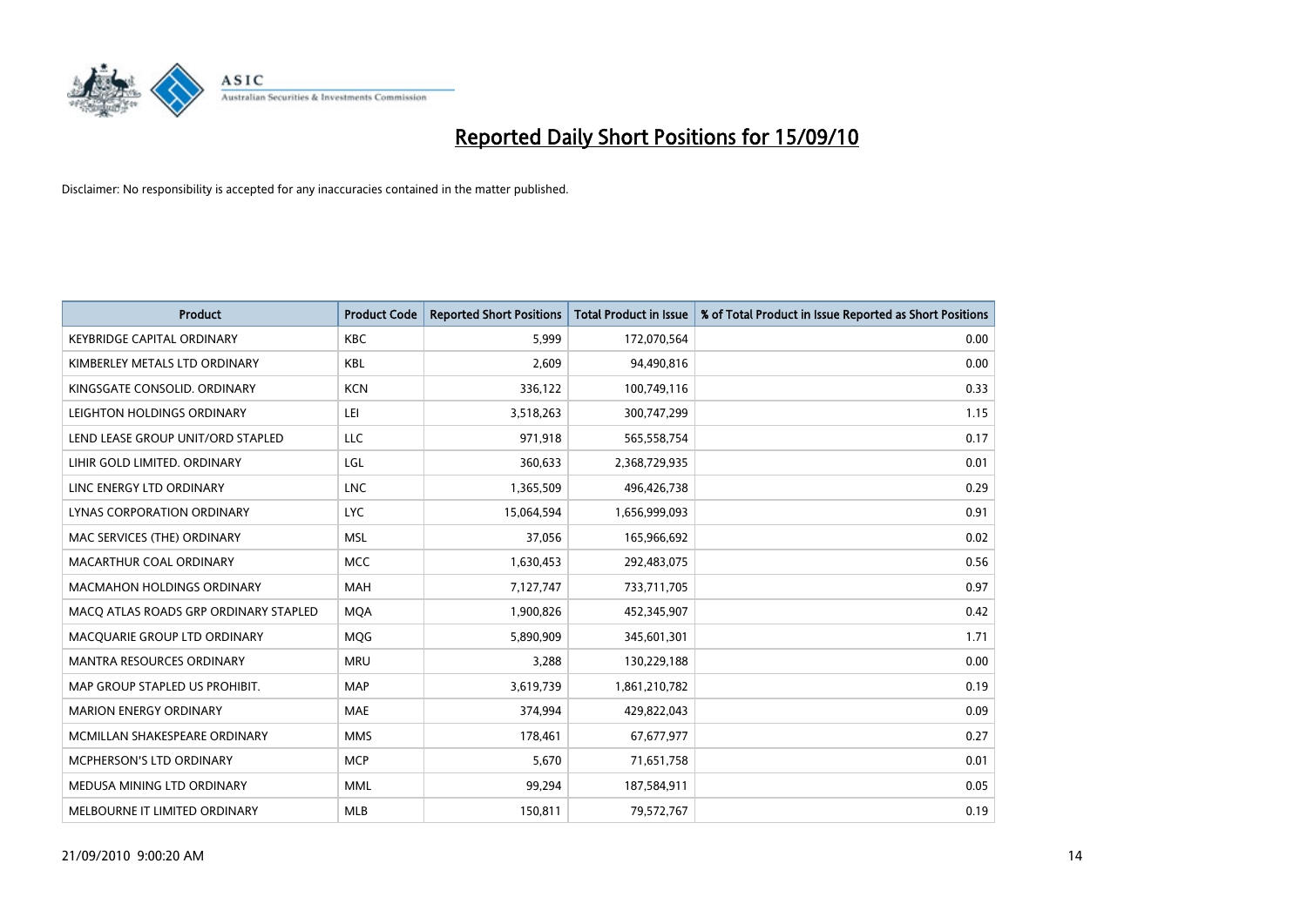

| <b>Product</b>                     | <b>Product Code</b> | <b>Reported Short Positions</b> | <b>Total Product in Issue</b> | % of Total Product in Issue Reported as Short Positions |
|------------------------------------|---------------------|---------------------------------|-------------------------------|---------------------------------------------------------|
| MEO AUSTRALIA LTD ORDINARY         | <b>MEO</b>          | 564,170                         | 477,220,955                   | 0.12                                                    |
| <b>MERMAID MARINE ORDINARY</b>     | <b>MRM</b>          | 324,247                         | 187,284,825                   | 0.17                                                    |
| MESOBLAST LIMITED ORDINARY         | <b>MSB</b>          | 10,253                          | 154,940,556                   | 0.01                                                    |
| METALS X LIMITED ORDINARY          | <b>MLX</b>          | 326,940                         | 1,365,661,782                 | 0.03                                                    |
| METCASH LIMITED ORDINARY           | <b>MTS</b>          | 17,365,819                      | 767,434,251                   | 2.25                                                    |
| METGASCO LIMITED ORDINARY          | <b>MEL</b>          | 235,435                         | 250,803,468                   | 0.09                                                    |
| MICLYN EXP OFFSHR ORDINARY         | <b>MIO</b>          | 247,399                         | 271,700,000                   | 0.09                                                    |
| MINARA RESOURCES ORDINARY          | <b>MRE</b>          | 5,655,683                       | 1,167,783,517                 | 0.49                                                    |
| MINCOR RESOURCES NL ORDINARY       | <b>MCR</b>          | 866,650                         | 200,608,804                   | 0.44                                                    |
| MINERAL DEPOSITS ORDINARY          | <b>MDL</b>          | 849,601                         | 606,441,673                   | 0.14                                                    |
| MINERAL RESOURCES, ORDINARY        | <b>MIN</b>          | 87,733                          | 167,620,585                   | 0.05                                                    |
| MIRABELA NICKEL LTD ORDINARY       | <b>MBN</b>          | 11,022,754                      | 367, 162, 725                 | 2.99                                                    |
| MIRVAC GROUP STAPLED SECURITIES    | <b>MGR</b>          | 6,164,156                       | 3,415,819,357                 | 0.17                                                    |
| MITCHELL COMMUNITCA, ORDINARY      | <b>MCU</b>          | 16,057                          | 301,761,208                   | 0.01                                                    |
| MOLOPO ENERGY LTD ORDINARY         | <b>MPO</b>          | 222,857                         | 250,972,584                   | 0.09                                                    |
| <b>MONADELPHOUS GROUP ORDINARY</b> | <b>MND</b>          | 1,210,135                       | 87,521,827                    | 1.37                                                    |
| <b>MOSAIC OIL NL ORDINARY</b>      | <b>MOS</b>          | 41,742                          | 821,710,775                   | 0.01                                                    |
| <b>MOUNT GIBSON IRON ORDINARY</b>  | <b>MGX</b>          | 2,059,083                       | 1,079,570,693                 | 0.17                                                    |
| MURCHISON METALS LTD ORDINARY      | <b>MMX</b>          | 3,331,150                       | 435,384,268                   | 0.77                                                    |
| MYER HOLDINGS LTD ORDINARY         | <b>MYR</b>          | 12,048,202                      | 581,517,884                   | 2.08                                                    |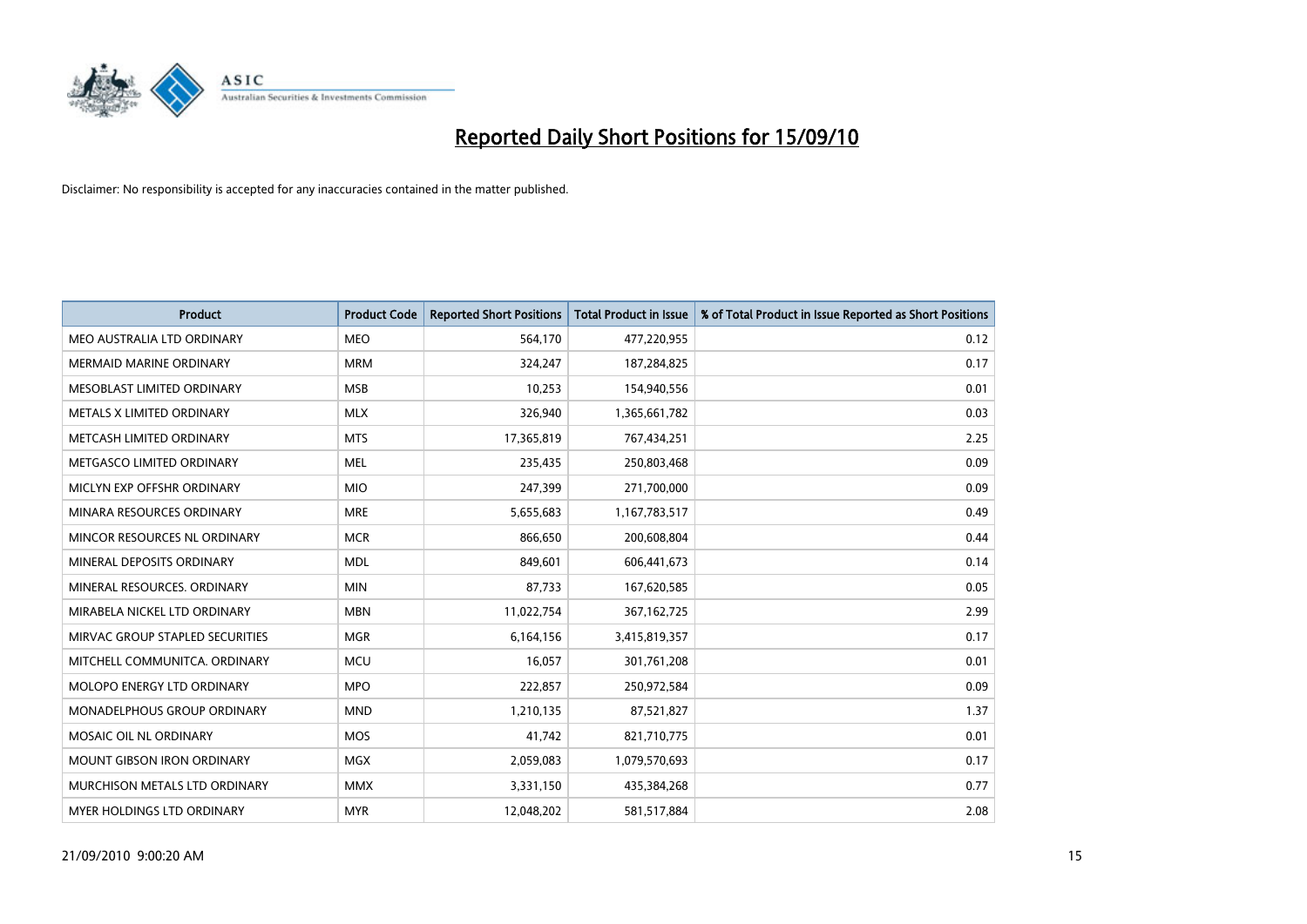

| <b>Product</b>                  | <b>Product Code</b> | <b>Reported Short Positions</b> | <b>Total Product in Issue</b> | % of Total Product in Issue Reported as Short Positions |
|---------------------------------|---------------------|---------------------------------|-------------------------------|---------------------------------------------------------|
| <b>MYSTATE LIMITED ORDINARY</b> | <b>MYS</b>          | 1,400                           | 67,439,158                    | 0.00                                                    |
| NATIONAL AUST. BANK ORDINARY    | <b>NAB</b>          | 8,515,192                       | 2,133,279,168                 | 0.38                                                    |
| NATURAL FUEL LIMITED ORDINARY   | <b>NFL</b>          |                                 | 721,912                       | 0.00                                                    |
| NAVITAS LIMITED ORDINARY        | <b>NVT</b>          | 544,558                         | 342,361,526                   | 0.15                                                    |
| NEPTUNE MARINE ORDINARY         | <b>NMS</b>          | 1,188,350                       | 438,071,251                   | 0.27                                                    |
| NEW HOPE CORPORATION ORDINARY   | <b>NHC</b>          | 537,230                         | 830,230,549                   | 0.07                                                    |
| NEWCREST MINING DEF EX LGL      | <b>NCMN</b>         | 423,205                         | 280,988,130                   | 0.16                                                    |
| NEWCREST MINING ORDINARY        | <b>NCM</b>          | 21,825,625                      | 483,499,363                   | 4.53                                                    |
| NEWS CORP A NON-VOTING CDI      | <b>NWSLV</b>        | 416,911                         | 1,828,146,488                 | 0.02                                                    |
| NEWS CORP B VOTING CDI          | <b>NWS</b>          | 7,993,946                       | 798,520,953                   | 0.98                                                    |
| NEXBIS LIMITED ORDINARY         | <b>NBS</b>          | 63,733                          | 498,972,940                   | 0.01                                                    |
| NEXUS ENERGY LIMITED ORDINARY   | <b>NXS</b>          | 5,806,729                       | 988,257,304                   | 0.58                                                    |
| NIB HOLDINGS LIMITED ORDINARY   | <b>NHF</b>          | 4,911                           | 495,431,427                   | 0.00                                                    |
| NICK SCALI LIMITED ORDINARY     | <b>NCK</b>          | 35,846                          | 81,000,000                    | 0.04                                                    |
| NIDO PETROLEUM ORDINARY         | <b>NDO</b>          | 11,114,468                      | 1,080,658,378                 | 1.03                                                    |
| NKWE PLATINUM 10C US COMMON     | <b>NKP</b>          | 104,403                         | 559,451,184                   | 0.02                                                    |
| NORTHERN CREST ORDINARY         | <b>NOC</b>          | 24,345                          | 116,074,781                   | 0.02                                                    |
| NORTHERN IRON LTD ORDINARY      | <b>NFE</b>          | 676,167                         | 292,204,786                   | 0.21                                                    |
| NORTON GOLD FIELDS ORDINARY     | <b>NGF</b>          | 1,006,394                       | 625,821,158                   | 0.16                                                    |
| NRW HOLDINGS LIMITED ORDINARY   | <b>NWH</b>          | 930,499                         | 251,223,000                   | 0.36                                                    |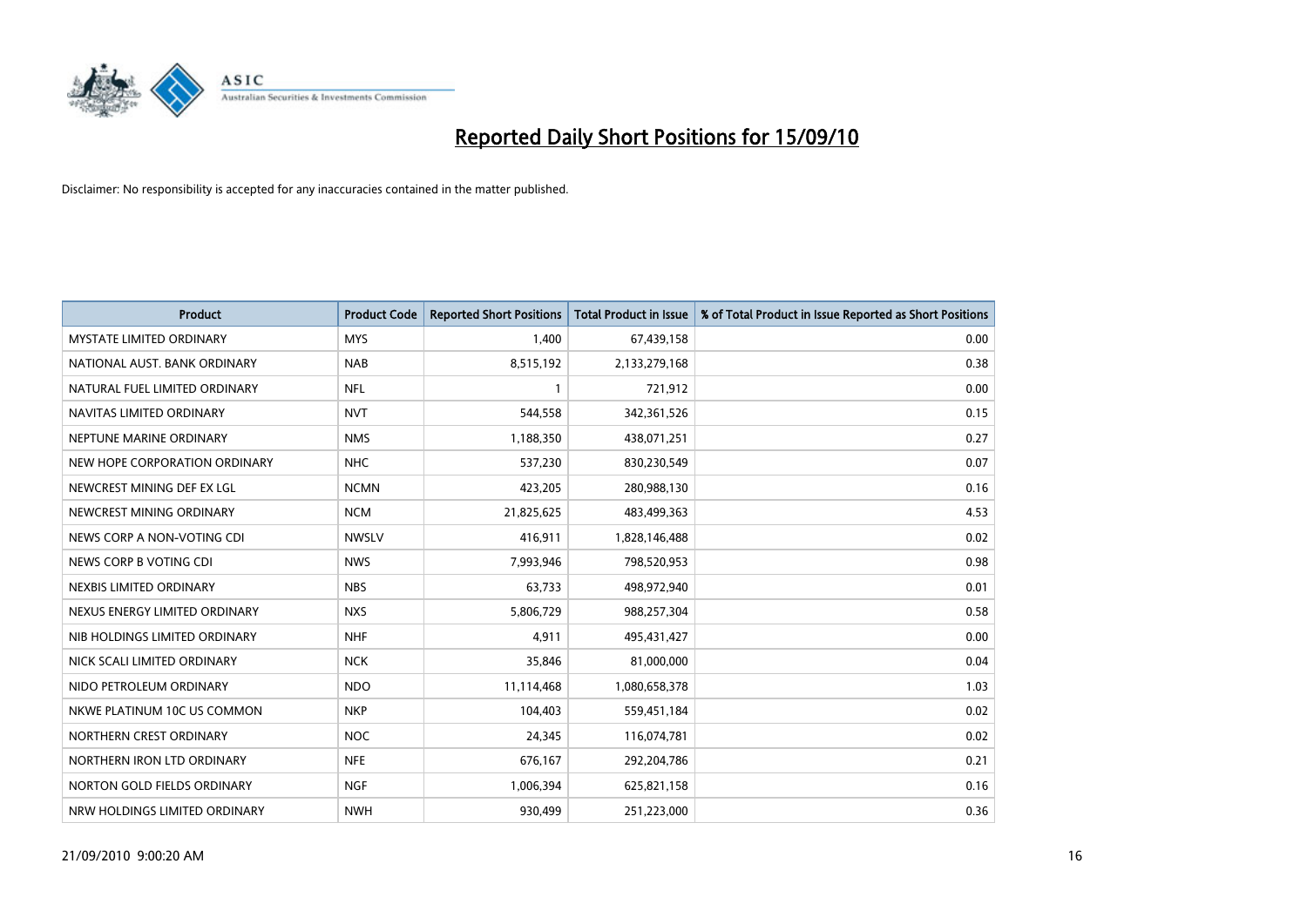

| <b>Product</b>                          | <b>Product Code</b> | <b>Reported Short Positions</b> | Total Product in Issue | % of Total Product in Issue Reported as Short Positions |
|-----------------------------------------|---------------------|---------------------------------|------------------------|---------------------------------------------------------|
| NUFARM LIMITED ORDINARY                 | <b>NUF</b>          | 5,401,016                       | 261,775,731            | 2.06                                                    |
| OAKTON LIMITED ORDINARY                 | <b>OKN</b>          | 504,482                         | 93,622,235             | 0.54                                                    |
| OCEANAGOLD CORP. CHESS DEPOSITARY INT   | <b>OGC</b>          | 731,557                         | 228,572,614            | 0.32                                                    |
| OCEANIA CAPITAL LTD ORDINARY            | <b>OCP</b>          | 2,500                           | 91,921,295             | 0.00                                                    |
| OIL SEARCH LTD ORDINARY                 | OSH                 | 7,167,145                       | 1,308,279,222          | 0.54                                                    |
| OM HOLDINGS LIMITED ORDINARY            | OMH                 | 1,142,976                       | 498,485,150            | 0.23                                                    |
| ONESTEEL LIMITED ORDINARY               | OST                 | 5,133,530                       | 1,331,703,666          | 0.37                                                    |
| ORICA LIMITED ORDINARY                  | ORI                 | 3,594,097                       | 362,100,430            | 1.00                                                    |
| ORIGIN ENERGY ORDINARY                  | <b>ORG</b>          | 4,101,767                       | 882,206,872            | 0.42                                                    |
| OTTO ENERGY LIMITED ORDINARY            | <b>OEL</b>          | 559,204                         | 1,134,540,071          | 0.05                                                    |
| OZ MINERALS ORDINARY                    | OZL                 | 103,041,445                     | 3,121,339,730          | 3.32                                                    |
| <b>PACIFIC BRANDS ORDINARY</b>          | <b>PBG</b>          | 7,695,810                       | 931,386,248            | 0.82                                                    |
| PALADIN ENERGY LTD ORDINARY             | <b>PDN</b>          | 18,640,822                      | 718,423,382            | 2.57                                                    |
| PAN PACIFIC PETROL. ORDINARY            | PPP                 | 1,163,857                       | 588,612,110            | 0.19                                                    |
| PANAUST LIMITED ORDINARY                | <b>PNA</b>          | 14,072,056                      | 2,954,125,529          | 0.48                                                    |
| PANORAMIC RESOURCES ORDINARY            | PAN                 | 268,371                         | 205,587,842            | 0.14                                                    |
| PAPERLINX LIMITED ORDINARY              | <b>PPX</b>          | 18,014,716                      | 603,580,761            | 2.98                                                    |
| PAPERLINX SPS TRUST STEP UP PERP. PREF. | <b>PXUPA</b>        | 5,000                           | 2,850,000              | 0.18                                                    |
| PATTIES FOODS LTD ORDINARY              | PFL                 |                                 | 138,908,853            | 0.00                                                    |
| PEAK RESOURCES ORDINARY                 | <b>PEK</b>          | 155,000                         | 114,615,794            | 0.14                                                    |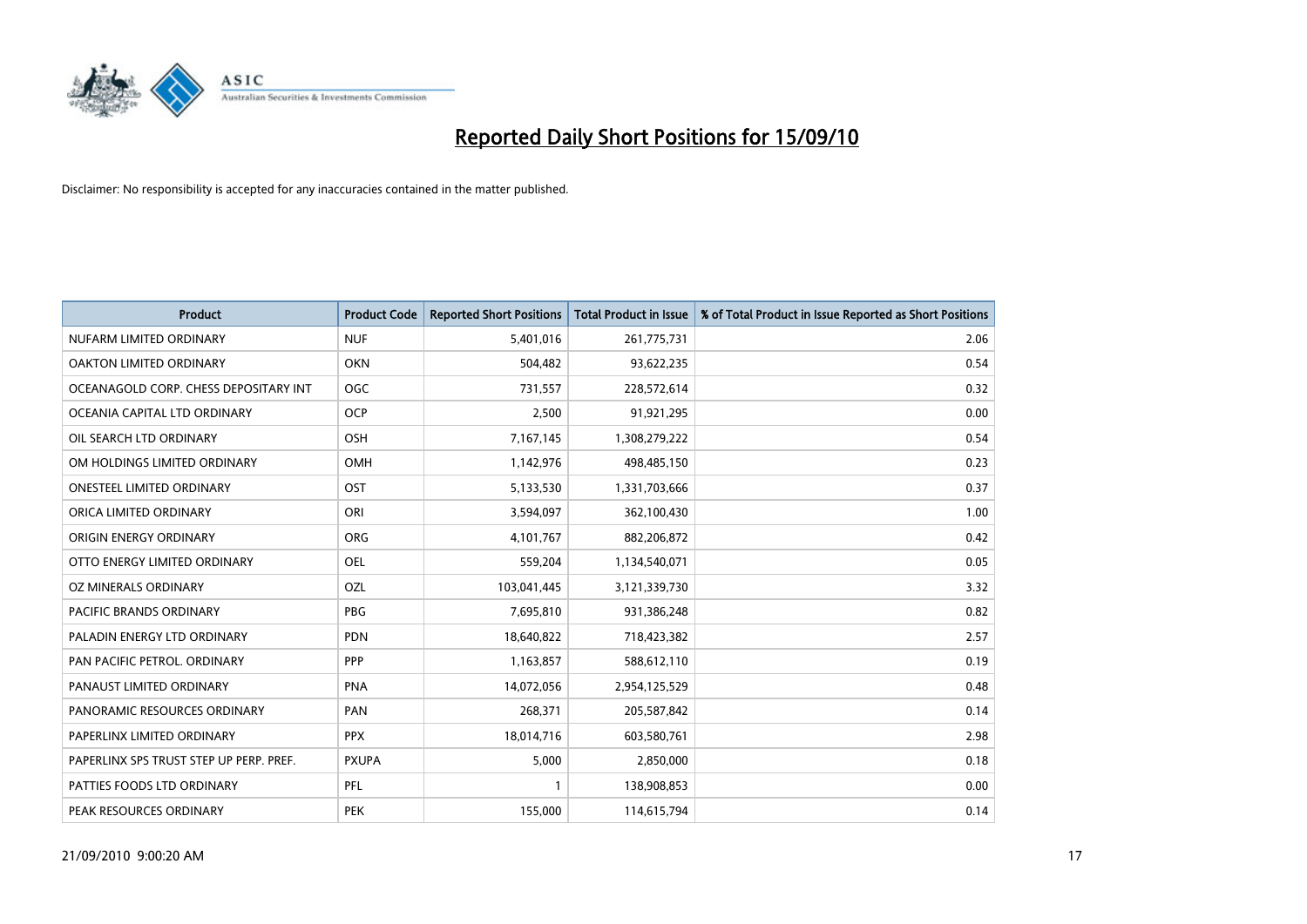

| <b>Product</b>                       | <b>Product Code</b> | <b>Reported Short Positions</b> | Total Product in Issue | % of Total Product in Issue Reported as Short Positions |
|--------------------------------------|---------------------|---------------------------------|------------------------|---------------------------------------------------------|
| PEET LIMITED ORDINARY                | <b>PPC</b>          | 136,047                         | 300,681,486            | 0.04                                                    |
| PENINSULA MINERALS ORDINARY          | <b>PEN</b>          | 5,000                           | 1,629,755,018          | 0.00                                                    |
| PERILYA LIMITED ORDINARY             | PEM                 | 451,895                         | 526,075,563            | 0.09                                                    |
| PERPETUAL LIMITED ORDINARY           | PPT                 | 2,415,199                       | 43,428,063             | 5.56                                                    |
| PERSEUS MINING LTD ORDINARY          | PRU                 | 76,599                          | 421,307,088            | 0.02                                                    |
| PETSEC ENERGY ORDINARY               | <b>PSA</b>          | 223,332                         | 231,283,622            | 0.10                                                    |
| PHARMAXIS LTD ORDINARY               | <b>PXS</b>          | 1,079,184                       | 225,721,734            | 0.48                                                    |
| PHOTON GROUP LTD ORDINARY            | <b>PGA</b>          | 1,317,808                       | 187,440,645            | 0.70                                                    |
| PIKE RIVER COAL ORDINARY             | <b>PRC</b>          | 376,320                         | 405,301,433            | 0.09                                                    |
| PLATINUM ASSET ORDINARY              | <b>PTM</b>          | 3,983,154                       | 561,347,878            | 0.70                                                    |
| PLATINUM AUSTRALIA ORDINARY          | <b>PLA</b>          | 6,039,748                       | 321,130,521            | 1.88                                                    |
| PLATINUM CAPITAL LTD ORDINARY        | <b>PMC</b>          |                                 | 163,719,799            | 0.00                                                    |
| PMP LIMITED ORDINARY                 | <b>PMP</b>          | 952,174                         | 335,338,483            | 0.28                                                    |
| PORT BOUVARD LIMITED ORDINARY        | PBD                 | 6.754                           | 593,868,295            | 0.00                                                    |
| PREMIER INVESTMENTS ORDINARY         | <b>PMV</b>          | 147,663                         | 155,030,045            | 0.10                                                    |
| PRIMARY HEALTH CARE ORDINARY         | PRY                 | 10,955,503                      | 491,444,342            | 2.23                                                    |
| PRIME INFR GROUP. STAPLED SECURITIES | PIH                 | 539,924                         | 351,776,795            | 0.15                                                    |
| PRIME MEDIA GRP LTD ORDINARY         | <b>PRT</b>          | $\overline{2}$                  | 366,330,303            | 0.00                                                    |
| PRIMEAG AUSTRALIA ORDINARY           | PAG                 | 778,448                         | 150,569,976            | 0.52                                                    |
| PROGEN PHARMACEUTIC ORDINARY         | PGL                 | 151,596                         | 24,709,097             | 0.61                                                    |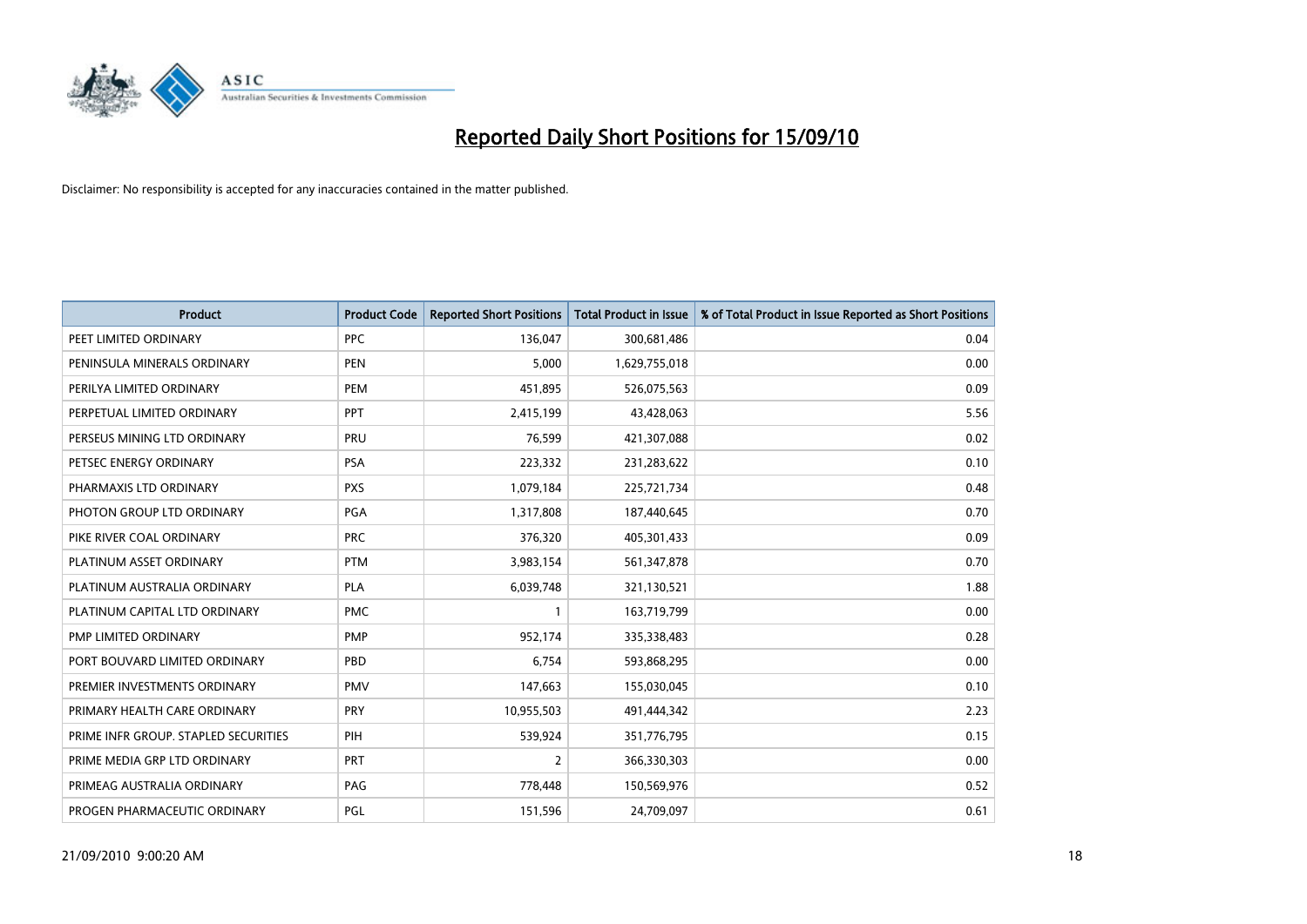

| <b>Product</b>                      | <b>Product Code</b> | <b>Reported Short Positions</b> | Total Product in Issue | % of Total Product in Issue Reported as Short Positions |
|-------------------------------------|---------------------|---------------------------------|------------------------|---------------------------------------------------------|
| PROGRAMMED ORDINARY                 | <b>PRG</b>          | 353,291                         | 118,169,908            | 0.30                                                    |
| PSIVIDA CORP CDI 1:1                | <b>PVA</b>          | 6,878                           | 7,827,340              | 0.09                                                    |
| <b>QANTAS AIRWAYS ORDINARY</b>      | QAN                 | 27,495,434                      | 2,265,123,620          | 1.21                                                    |
| OBE INSURANCE GROUP ORDINARY        | <b>OBE</b>          | 22,857,276                      | 1,035,095,813          | 2.19                                                    |
| RAMELIUS RESOURCES ORDINARY         | <b>RMS</b>          | 571,064                         | 291,208,795            | 0.19                                                    |
| RAMSAY HEALTH CARE ORDINARY         | <b>RHC</b>          | 2,090,687                       | 202,081,252            | 1.01                                                    |
| RANGE RESOURCES LTD ORDINARY        | <b>RRS</b>          | 1,250,000                       | 1,162,167,306          | 0.11                                                    |
| <b>RCR TOMLINSON ORDINARY</b>       | <b>RCR</b>          | 68,067                          | 131,860,172            | 0.05                                                    |
| <b>REA GROUP ORDINARY</b>           | <b>REA</b>          | 10,691                          | 128,439,366            | 0.01                                                    |
| <b>RED FORK ENERGY ORDINARY</b>     | <b>RFE</b>          | 7,696                           | 139,535,000            | 0.01                                                    |
| REDFLEX HOLDINGS ORDINARY           | <b>RDF</b>          | 858                             | 110,010,757            | 0.00                                                    |
| REED RESOURCES LTD ORDINARY         | <b>RDR</b>          | 268,205                         | 192,271,768            | 0.14                                                    |
| REGIS RESOURCES ORDINARY            | <b>RRL</b>          | 124,942                         | 414,487,125            | 0.03                                                    |
| RESMED INC CDI 10:1                 | <b>RMD</b>          | 4,531,965                       | 1,516,163,980          | 0.30                                                    |
| <b>RESOLUTE MINING ORDINARY</b>     | <b>RSG</b>          | 1,422,431                       | 392,736,732            | 0.37                                                    |
| <b>RESOURCE GENERATION ORDINARY</b> | <b>RES</b>          | 157,911                         | 164,412,477            | 0.10                                                    |
| REVERSE CORP LIMITED ORDINARY       | <b>REF</b>          | 25,141                          | 92,382,175             | 0.03                                                    |
| RIDLEY CORPORATION ORDINARY         | <b>RIC</b>          | 53,937                          | 307,817,071            | 0.02                                                    |
| RIO TINTO LIMITED ORDINARY          | <b>RIO</b>          | 17,019,356                      | 606,831,240            | 2.81                                                    |
| RIVERCITY MOTORWAY STAPLED          | <b>RCY</b>          | 4,009,117                       | 957,010,115            | 0.42                                                    |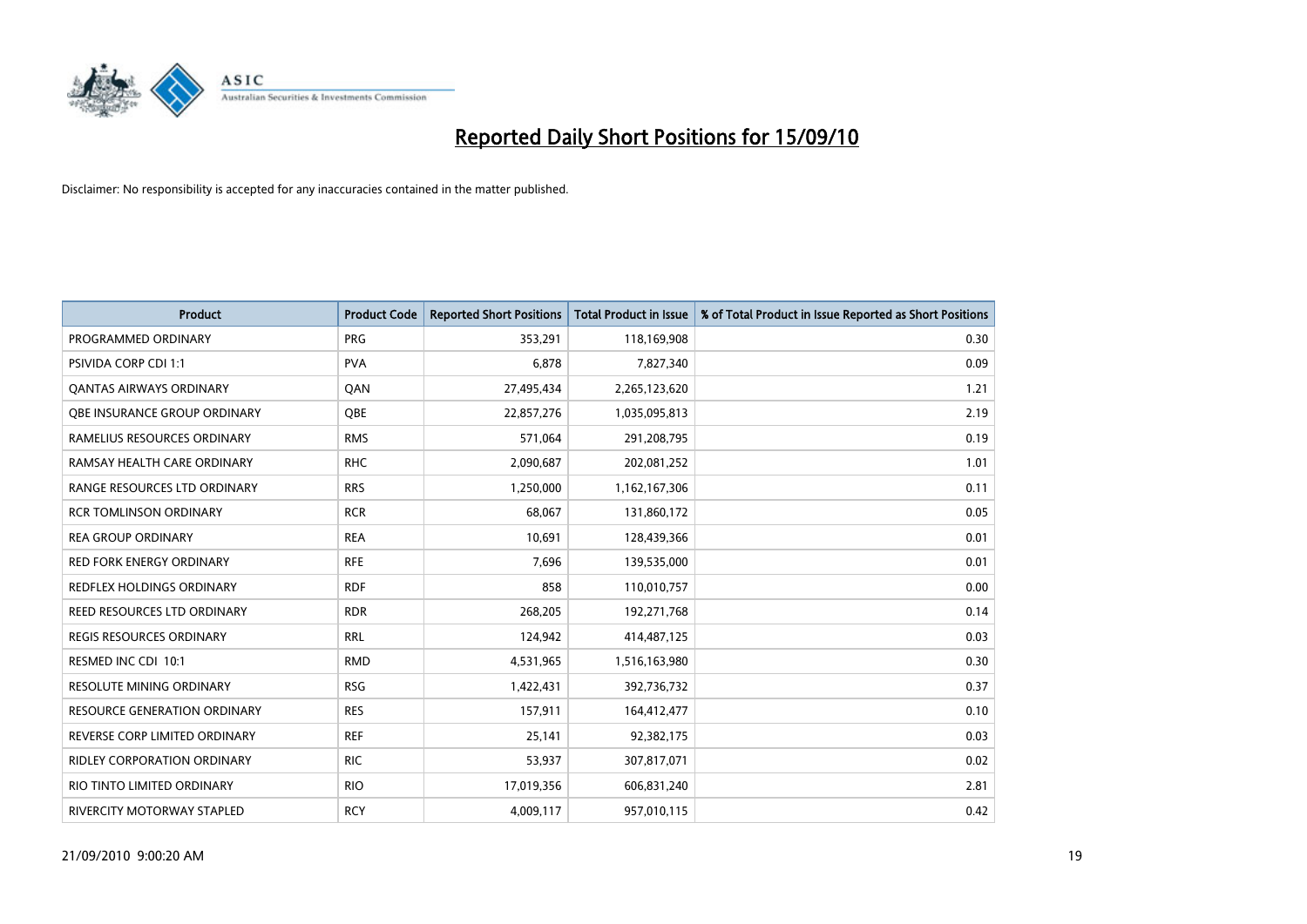

| <b>Product</b>                           | <b>Product Code</b> | <b>Reported Short Positions</b> | <b>Total Product in Issue</b> | % of Total Product in Issue Reported as Short Positions |
|------------------------------------------|---------------------|---------------------------------|-------------------------------|---------------------------------------------------------|
| RIVERSDALE MINING ORDINARY               | <b>RIV</b>          | 514,530                         | 236,033,688                   | 0.20                                                    |
| ROC OIL COMPANY ORDINARY                 | <b>ROC</b>          | 4,957,466                       | 713,154,560                   | 0.69                                                    |
| SAI GLOBAL LIMITED ORDINARY              | SAI                 | 198,667                         | 196,108,545                   | 0.10                                                    |
| SALMAT LIMITED ORDINARY                  | <b>SLM</b>          | 84,627                          | 159,134,483                   | 0.05                                                    |
| SAMSON OIL & GAS LTD ORDINARY            | SSN                 | 28,000                          | 1,663,905,592                 | 0.00                                                    |
| SANDFIRE RESOURCES ORDINARY              | <b>SFR</b>          | 68,585                          | 131,534,760                   | 0.05                                                    |
| <b>SANTOS LTD ORDINARY</b>               | <b>STO</b>          | 4,906,622                       | 832,582,523                   | 0.58                                                    |
| SARACEN MINERAL ORDINARY                 | <b>SAR</b>          | 148,524                         | 491,818,083                   | 0.03                                                    |
| SEDGMAN LIMITED ORDINARY                 | <b>SDM</b>          | 323,347                         | 205,986,681                   | 0.15                                                    |
| SEEK LIMITED ORDINARY                    | <b>SEK</b>          | 4,124,355                       | 336,584,488                   | 1.21                                                    |
| SENETAS CORPORATION ORDINARY             | <b>SEN</b>          | 756,999                         | 461,522,263                   | 0.16                                                    |
| SERVCORP LIMITED ORDINARY                | SRV                 | 102,201                         | 98,440,807                    | 0.10                                                    |
| SERVICE STREAM ORDINARY                  | <b>SSM</b>          | 344,663                         | 283,418,867                   | 0.12                                                    |
| SEVEN GROUP HOLDINGS ORDINARY            | <b>SVW</b>          | 1,202,056                       | 305,410,281                   | 0.39                                                    |
| SIGMA PHARMACEUTICAL ORDINARY            | SIP                 | 9,507,402                       | 1,178,626,572                 | 0.80                                                    |
| SILEX SYSTEMS ORDINARY                   | <b>SLX</b>          | 136,463                         | 149,506,391                   | 0.08                                                    |
| SILVER LAKE RESOURCE ORDINARY            | <b>SLR</b>          | 77,257                          | 178,757,838                   | 0.04                                                    |
| SIMS METAL MGMT LTD ORDINARY             | SGM                 | 2,257,748                       | 203,891,295                   | 1.11                                                    |
| SINGAPORE TELECOMM. CHESS DEPOSITARY INT | SGT                 | 2,878,953                       | 391,702,434                   | 0.73                                                    |
| SKILLED GROUP LTD ORDINARY               | <b>SKE</b>          | 86,869                          | 190,738,408                   | 0.04                                                    |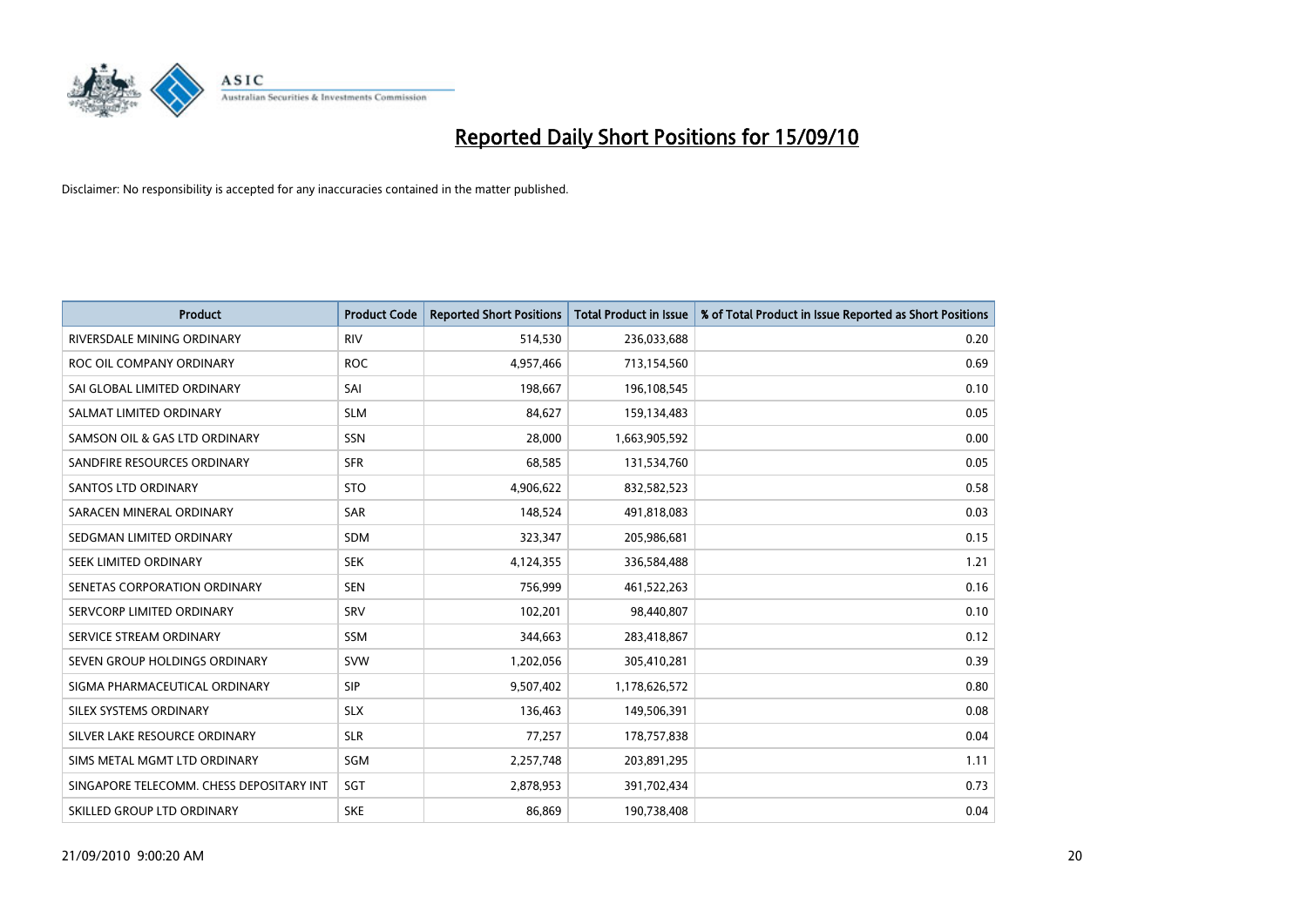

| <b>Product</b>                          | <b>Product Code</b> | <b>Reported Short Positions</b> | <b>Total Product in Issue</b> | % of Total Product in Issue Reported as Short Positions |
|-----------------------------------------|---------------------|---------------------------------|-------------------------------|---------------------------------------------------------|
| SKY CITY ENTERTAIN, ORDINARY            | <b>SKC</b>          | 11,638,196                      | 575,114,687                   | 2.03                                                    |
| SKY NETWORK ORDINARY                    | <b>SKT</b>          | 919,140                         | 389,139,785                   | 0.24                                                    |
| SMS MANAGEMENT. ORDINARY                | <b>SMX</b>          | 33,726                          | 67,182,500                    | 0.05                                                    |
| SONIC HEALTHCARE ORDINARY               | <b>SHL</b>          | 4,724,680                       | 388,429,875                   | 1.22                                                    |
| SOUL PATTINSON (W.H) ORDINARY           | SOL                 | 3,791                           | 238,640,580                   | 0.00                                                    |
| SP AUSNET STAPLED SECURITIES            | <b>SPN</b>          | 6,787,958                       | 2,748,353,504                 | 0.25                                                    |
| SPARK INFRASTRUCTURE STAPLED SECURITIES | SKI                 | 12,427,200                      | 1,031,911,394                 | 1.21                                                    |
| SPDR 200 FUND ETF UNITS                 | <b>STW</b>          | 2,006                           | 57,828,081                    | 0.00                                                    |
| SPECIALTY FASHION ORDINARY              | <b>SFH</b>          | 1,353,309                       | 190,964,693                   | 0.72                                                    |
| SPOTLESS GROUP LTD ORDINARY             | <b>SPT</b>          | 944,275                         | 259,309,656                   | 0.37                                                    |
| ST BARBARA LIMITED ORDINARY             | <b>SBM</b>          | 28,647,041                      | 1,953,168,407                 | 1.46                                                    |
| STAGING CONNECTIONS ORDINARY            | <b>STG</b>          | 2,917,189                       | 783,175,134                   | 0.37                                                    |
| STH AMERICAN COR LTD ORDINARY           | SAY                 | 9,200                           | 231,832,027                   | 0.00                                                    |
| STHN CROSS MEDIA ORDINARY               | SXL                 | 171,313                         | 378,827,750                   | 0.05                                                    |
| STOCKLAND UNITS/ORD STAPLED             | SGP                 | 12,617,460                      | 2,383,036,717                 | 0.50                                                    |
| STRAITS RESOURCES ORDINARY              | SRL                 | 5,158,841                       | 255,203,613                   | 2.02                                                    |
| STW COMMUNICATIONS ORDINARY             | SGN                 | 169,853                         | 364,310,964                   | 0.05                                                    |
| SUNCORP-METWAY, ORDINARY                | <b>SUN</b>          | 5,700,129                       | 1,281,390,524                 | 0.41                                                    |
| SUNDANCE ENERGY ORDINARY                | <b>SEA</b>          | 7,500                           | 238,008,335                   | 0.00                                                    |
| SUNDANCE RESOURCES ORDINARY             | <b>SDL</b>          | 18,013,708                      | 2,709,995,932                 | 0.67                                                    |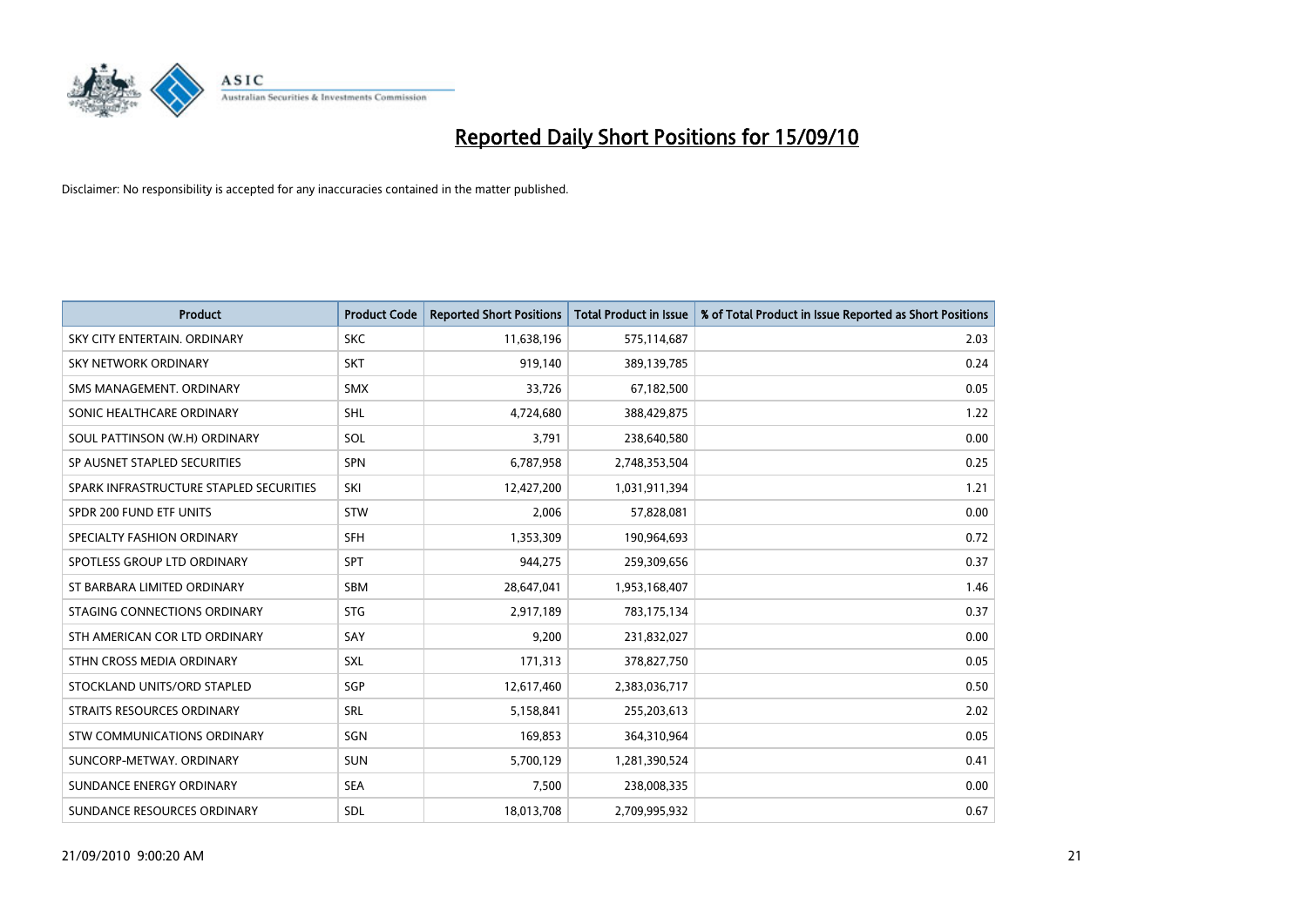

| <b>Product</b>                      | <b>Product Code</b> | <b>Reported Short Positions</b> | <b>Total Product in Issue</b> | % of Total Product in Issue Reported as Short Positions |
|-------------------------------------|---------------------|---------------------------------|-------------------------------|---------------------------------------------------------|
| SUNLAND GROUP LTD ORDINARY          | <b>SDG</b>          | 73,895                          | 251,107,692                   | 0.03                                                    |
| SUPER CHEAP AUTO GRP ORDINARY       | SUL                 | 319,972                         | 127,890,079                   | 0.25                                                    |
| SWICK MINING ORDINARY               | <b>SWK</b>          | 1,548                           | 236,724,970                   | 0.00                                                    |
| SYMEX HOLDINGS ORDINARY             | SYM                 | 6,633                           | 125,037,628                   | 0.01                                                    |
| TABCORP HOLDINGS LTD ORDINARY       | <b>TAH</b>          | 12,354,557                      | 612,625,759                   | 2.00                                                    |
| <b>TALENT2 INTERNATION ORDINARY</b> | <b>TWO</b>          | 7                               | 141,224,846                   | 0.00                                                    |
| TAP OIL LIMITED ORDINARY            | <b>TAP</b>          | 5,923                           | 156,485,921                   | 0.00                                                    |
| TASSAL GROUP LIMITED ORDINARY       | <b>TGR</b>          | 3,080,877                       | 144,197,882                   | 2.13                                                    |
| TATTS GROUP LTD ORDINARY            | <b>TTS</b>          | 11,309,810                      | 1,282,032,285                 | 0.88                                                    |
| TELECOM CORPORATION ORDINARY        | <b>TEL</b>          | 38,783,711                      | 1,920,715,073                 | 2.01                                                    |
| TELSTRA CORPORATION. ORDINARY       | <b>TLS</b>          | 87,122,558                      | 12,443,074,357                | 0.67                                                    |
| TEN NETWORK HOLDINGS ORDINARY       | <b>TEN</b>          | 9,793,248                       | 1,045,236,720                 | 0.95                                                    |
| TFS CORPORATION LTD ORDINARY        | <b>TFC</b>          | 63,054                          | 227,360,909                   | 0.02                                                    |
| THE REJECT SHOP ORDINARY            | <b>TRS</b>          | 40,232                          | 26,033,570                    | 0.16                                                    |
| THOR MINING PLC CHESS DEPOSITARY    | <b>THR</b>          | 2,307                           | 245,247,701                   | 0.00                                                    |
| THORN GROUP LIMITED ORDINARY        | <b>TGA</b>          | 2,361                           | 129,459,770                   | 0.00                                                    |
| TIMBERCORP LIMITED ORDINARY         | <b>TIM</b>          | 1,171,620                       | 352,071,429                   | 0.33                                                    |
| TISHMAN SPEYER UNITS                | <b>TSO</b>          | 49,427                          | 338,440,904                   | 0.01                                                    |
| TNG LIMITED ORDINARY                | <b>TNG</b>          | 4,321                           | 258,055,076                   | 0.00                                                    |
| TOLL HOLDINGS LTD ORDINARY          | <b>TOL</b>          | 10,253,483                      | 702,867,609                   | 1.43                                                    |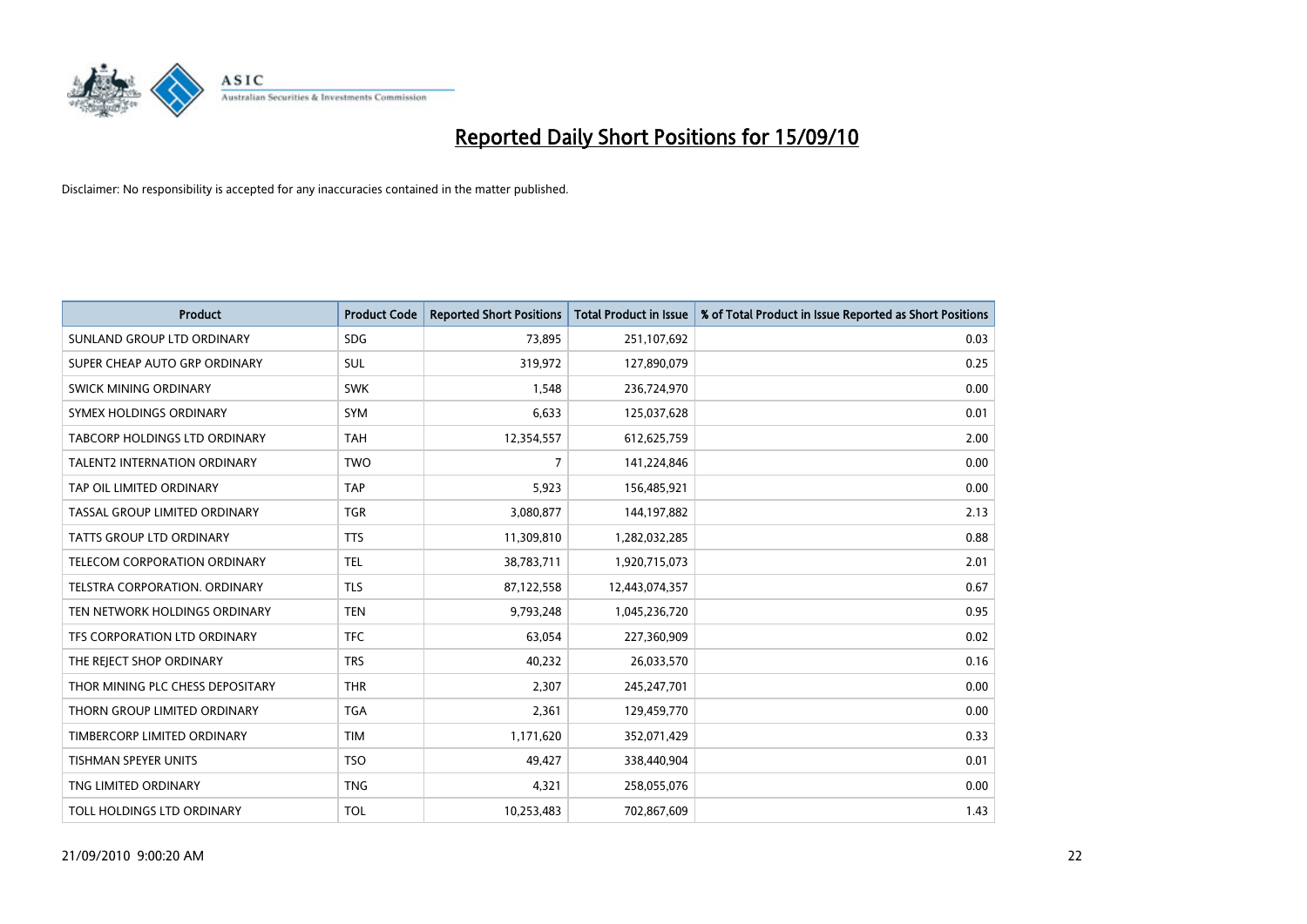

| <b>Product</b>                            | <b>Product Code</b> | <b>Reported Short Positions</b> | Total Product in Issue | % of Total Product in Issue Reported as Short Positions |
|-------------------------------------------|---------------------|---------------------------------|------------------------|---------------------------------------------------------|
| TORO ENERGY LIMITED ORDINARY              | <b>TOE</b>          | 35.404                          | 964,936,676            | 0.00                                                    |
| <b>TOWER AUSTRALIA ORDINARY</b>           | <b>TAL</b>          | 1,322,387                       | 415,928,881            | 0.31                                                    |
| <b>TOWER LIMITED ORDINARY</b>             | <b>TWR</b>          | 689,519                         | 260,631,787            | 0.26                                                    |
| TOX FREE SOLUTIONS ORDINARY               | <b>TOX</b>          | 88,716                          | 91,765,500             | 0.09                                                    |
| TPG TELECOM LIMITED ORDINARY              | <b>TPM</b>          | 563,545                         | 767,849,104            | 0.07                                                    |
| TRANSFIELD SERV INFR STAPLED SECURITIES   | <b>TSI</b>          | 419,131                         | 432,184,488            | 0.10                                                    |
| TRANSFIELD SERVICES ORDINARY              | <b>TSE</b>          | 1,168,408                       | 414,278,904            | 0.27                                                    |
| TRANSPACIFIC INDUST, ORDINARY             | <b>TPI</b>          | 11,917,657                      | 960,638,735            | 1.26                                                    |
| TRANSURBAN GROUP TRIPLE STAPLED SEC.      | <b>TCL</b>          | 6,222,531                       | 1,441,290,633          | 0.42                                                    |
| TRINITY GROUP STAPLED SECURITIES          | <b>TCO</b>          | 3,419                           | 231,701,539            | 0.00                                                    |
| TROY RESOURCES NL ORDINARY                | <b>TRY</b>          | 51,429                          | 87,474,323             | 0.06                                                    |
| UGL LIMITED ORDINARY                      | UGL                 | 4,751,828                       | 165,928,705            | 2.84                                                    |
| UXC LIMITED ORDINARY                      | <b>UXC</b>          | 664,849                         | 295,789,804            | 0.22                                                    |
| VALAD PROPERTY GROUP STAPLED US PROHIBIT. | <b>VPG</b>          | 4,616,810                       | 2,302,129,263          | 0.20                                                    |
| <b>VDM GROUP LIMITED ORDINARY</b>         | <b>VMG</b>          | 11.116                          | 195,613,088            | 0.01                                                    |
| <b>VENTURE MINERALS ORDINARY</b>          | <b>VMS</b>          | 6,500                           | 168, 163, 334          | 0.00                                                    |
| VILLAGE ROADSHOW LTD ORDINARY             | <b>VRL</b>          | 682                             | 114,217,649            | 0.00                                                    |
| VILLAGE ROADSHOW LTD 'A' CLASS PREFERENCE | <b>VRLPA</b>        | 19,559                          | 52,235,451             | 0.04                                                    |
| <b>VIRGIN BLUE HOLDINGS ORDINARY</b>      | <b>VBA</b>          | 19,525,631                      | 2,209,126,568          | 0.87                                                    |
| VISION GROUP HLDGS ORDINARY               | <b>VGH</b>          | 78,000                          | 72,671,765             | 0.11                                                    |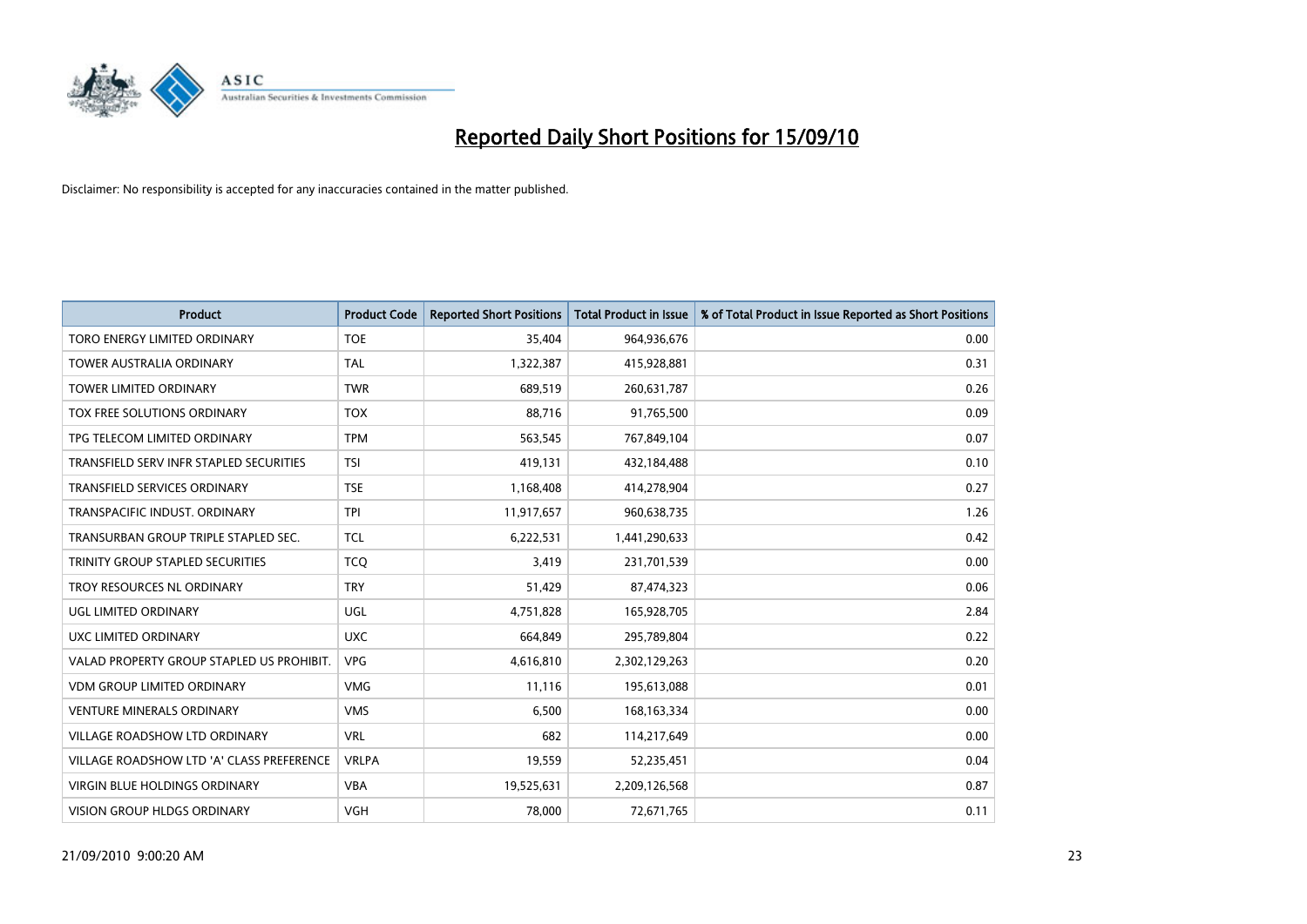

| <b>Product</b>                         | <b>Product Code</b> | <b>Reported Short Positions</b> | <b>Total Product in Issue</b> | % of Total Product in Issue Reported as Short Positions |
|----------------------------------------|---------------------|---------------------------------|-------------------------------|---------------------------------------------------------|
| <b>VITA GROUP LTD ORDINARY</b>         | <b>VTG</b>          | 75,190                          | 142,499,800                   | 0.05                                                    |
| VITERRA INC CDI 1:1                    | <b>VTA</b>          | 48,912                          | 68,629,939                    | 0.07                                                    |
| <b>WAREHOUSE GROUP ORDINARY</b>        | <b>WHS</b>          | 318,008                         | 311,195,868                   | 0.10                                                    |
| <b>WDS LIMITED ORDINARY</b>            | <b>WDS</b>          | 461,924                         | 143,107,458                   | 0.32                                                    |
| WEBIET LIMITED ORDINARY                | <b>WEB</b>          | 88,158                          | 76,961,278                    | 0.12                                                    |
| <b>WESFARMERS LIMITED ORDINARY</b>     | <b>WES</b>          | 24,676,109                      | 1,005,171,932                 | 2.42                                                    |
| WESFARMERS LIMITED PARTIALLY PROTECTED | <b>WESN</b>         | 2,289,883                       | 151,900,230                   | 1.50                                                    |
| WEST AUSTRALIAN NEWS ORDINARY          | <b>WAN</b>          | 7,076,479                       | 216,011,546                   | 3.27                                                    |
| WESTERN AREAS NL ORDINARY              | <b>WSA</b>          | 6,900,576                       | 179,735,899                   | 3.85                                                    |
| WESTERN DESERT RES. ORDINARY           | <b>WDR</b>          | 948                             | 134,511,656                   | 0.00                                                    |
| WESTFIELD GROUP ORD/UNIT STAPLED SEC   | <b>WDC</b>          | 7,000,947                       | 2,307,773,663                 | 0.27                                                    |
| <b>WESTPAC BANKING CORP ORDINARY</b>   | <b>WBC</b>          | 23,336,313                      | 2,989,167,615                 | 0.74                                                    |
| WHITE ENERGY COMPANY ORDINARY          | <b>WEC</b>          | 8,005,843                       | 284,222,354                   | 2.81                                                    |
| <b>WHITEHAVEN COAL ORDINARY</b>        | <b>WHC</b>          | 465,254                         | 493,650,070                   | 0.09                                                    |
| WHK GROUP LIMITED ORDINARY             | <b>WHG</b>          | 55,859                          | 264,532,032                   | 0.02                                                    |
| WIDE BAY AUST LTD ORDINARY             | <b>WBB</b>          | 27                              | 32,001,199                    | 0.00                                                    |
| WINDIMURRA VANADIUM ORDINARY           | <b>WVL</b>          | 163,685                         | 154,278,674                   | 0.11                                                    |
| WOODSIDE PETROLEUM ORDINARY            | <b>WPL</b>          | 2,532,488                       | 780,136,909                   | 0.29                                                    |
| WOOLWORTHS LIMITED ORDINARY            | <b>WOW</b>          | 3,669,218                       | 1,235,845,781                 | 0.29                                                    |
| WORLEYPARSONS LTD ORDINARY             | <b>WOR</b>          | 3,178,783                       | 239,531,783                   | 1.30                                                    |